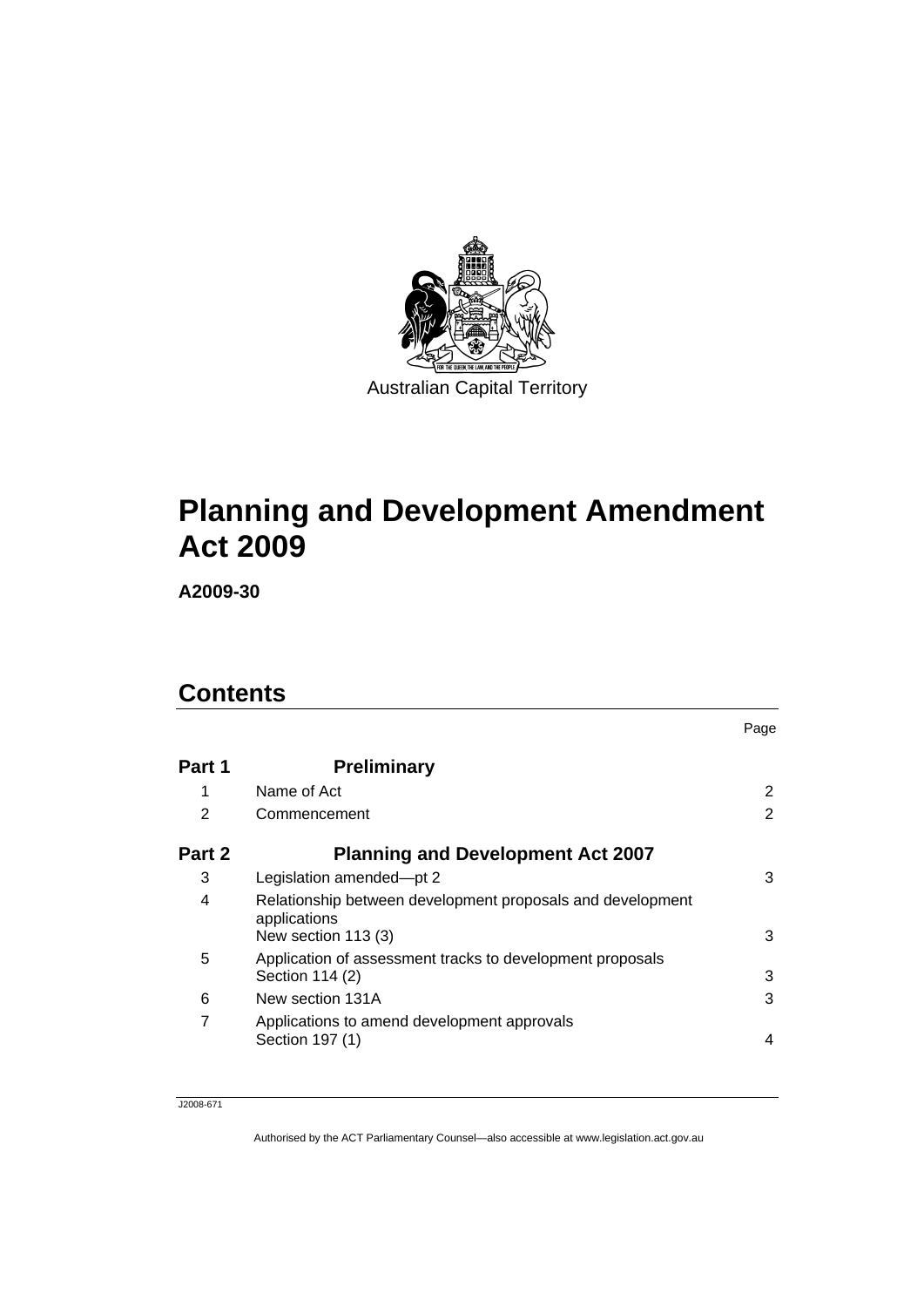#### **Contents**

|    |                                                                                                                  | Page           |
|----|------------------------------------------------------------------------------------------------------------------|----------------|
| 8  | Deciding applications to amend development approvals<br>Section 198 (4)                                          | 5              |
| 9  | New sections 198A to 198C                                                                                        | 5              |
| 10 | Development other than use lawful when begun<br>Section 203 (1) (c)                                              | $\overline{7}$ |
| 11 | Use as development lawful when begun<br>Section 204 (1) (c)                                                      | $\overline{7}$ |
| 12 | Payment for leases<br>Section 246 (2) (c) and (d)                                                                | $\overline{7}$ |
| 13 | Section 246 (3) (b) and (c)                                                                                      | 8              |
| 14 | New section 246 (3A)                                                                                             | 8              |
| 15 | New section 246A                                                                                                 | 9              |
| 16 | Grant of further leases<br>Section 254 (1) (e)                                                                   | 10             |
| 17 | Grant of further lease includes authorised use<br>New section 255 (4)                                            | 10             |
| 18 | Section 280                                                                                                      | 11             |
| 19 | Application for extension of time to commence or complete building<br>and development<br>Section 298A (3) to (5) | 11             |
| 20 | Extension of time to commence or complete building and development<br>Section 298B (5) and (6)                   | 13             |
| 21 | New section 312A                                                                                                 | 14             |
| 22 | Expiry-ch 15<br>Section 431 (2) (a), (b) and (c)                                                                 | 15             |
| 23 | Transitional-applications lodged before commencement day<br>Section 442 (1)                                      | 16             |
| 24 | New section 442 (4)                                                                                              | 16             |
| 25 | New section 442C                                                                                                 | 17             |
| 26 | Section 444                                                                                                      | 19             |
| 27 | Transitional-approvals in force with uncommenced extension<br>Section 445 (2) (a)                                | 20             |
| 28 | Sections 446 and 446A                                                                                            | 21             |
| 29 | Transitional-extended meaning of development approval-s 199<br>Section 447                                       | 23             |
| 30 | Section 458                                                                                                      | 23             |
|    |                                                                                                                  |                |

contents 2 Planning and Development Amendment Act 2009

A2009-30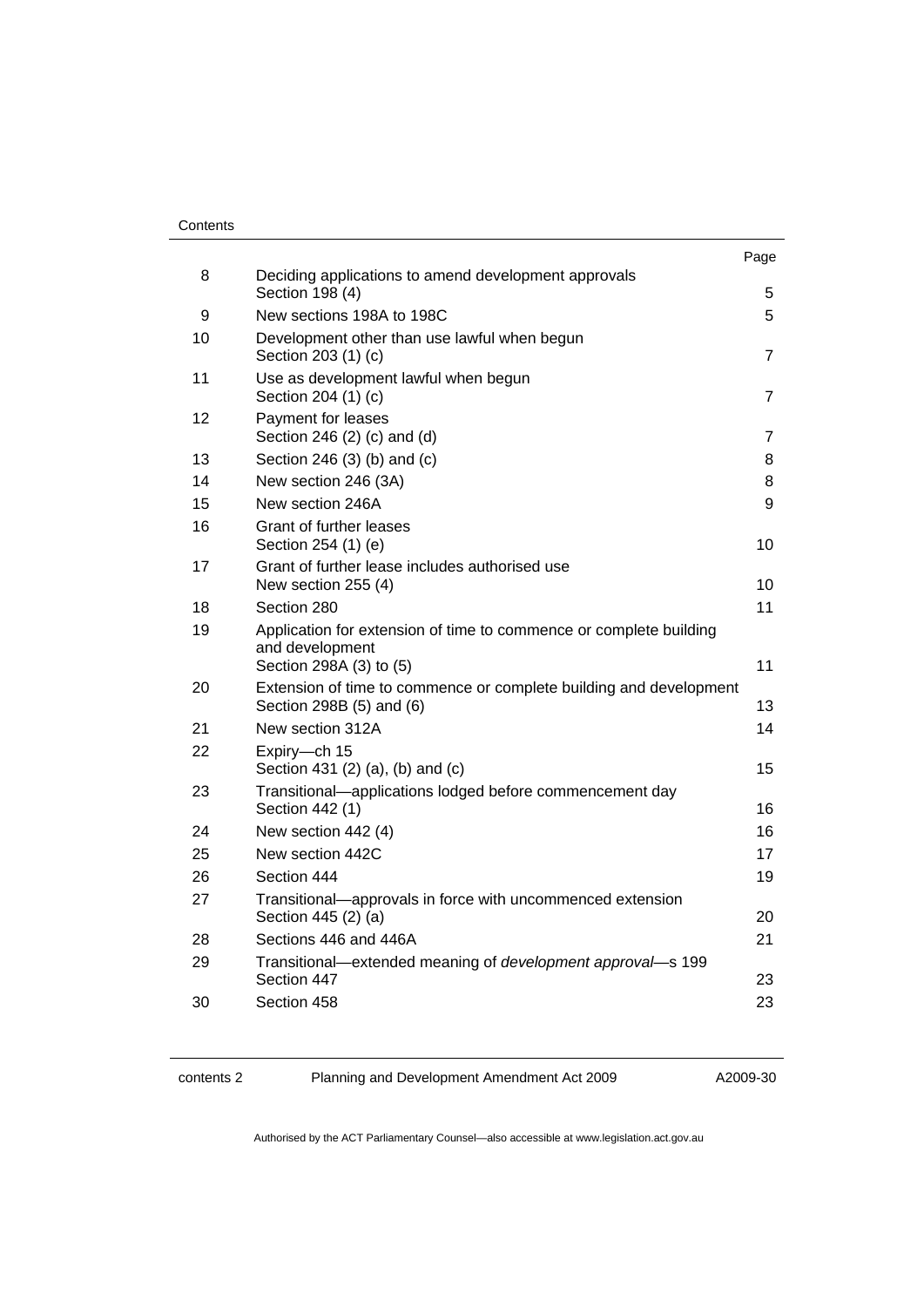|        |                                                                     | Contents |
|--------|---------------------------------------------------------------------|----------|
| 31     | Transitional—applications for certain grants decided after 6 months | Page     |
|        | Section 459                                                         | 24       |
| 32     | New section 459A                                                    | 24       |
| 33     | New section 461A                                                    | 25       |
| Part 3 | <b>Planning and Development Regulation 2008</b>                     |          |
| 34     | Legislation amended-pt 3                                            | 26       |
| 35     | Modification of Act, ch 15—Act, s 429                               |          |
|        | Section 410                                                         | 26       |
| 36     | Modification of Act                                                 |          |
|        | Schedule 20                                                         | 26       |
| 37     | Dictionary, definition of period of extension                       | 26       |

A2009-30

Planning and Development Amendment Act 2009

contents 3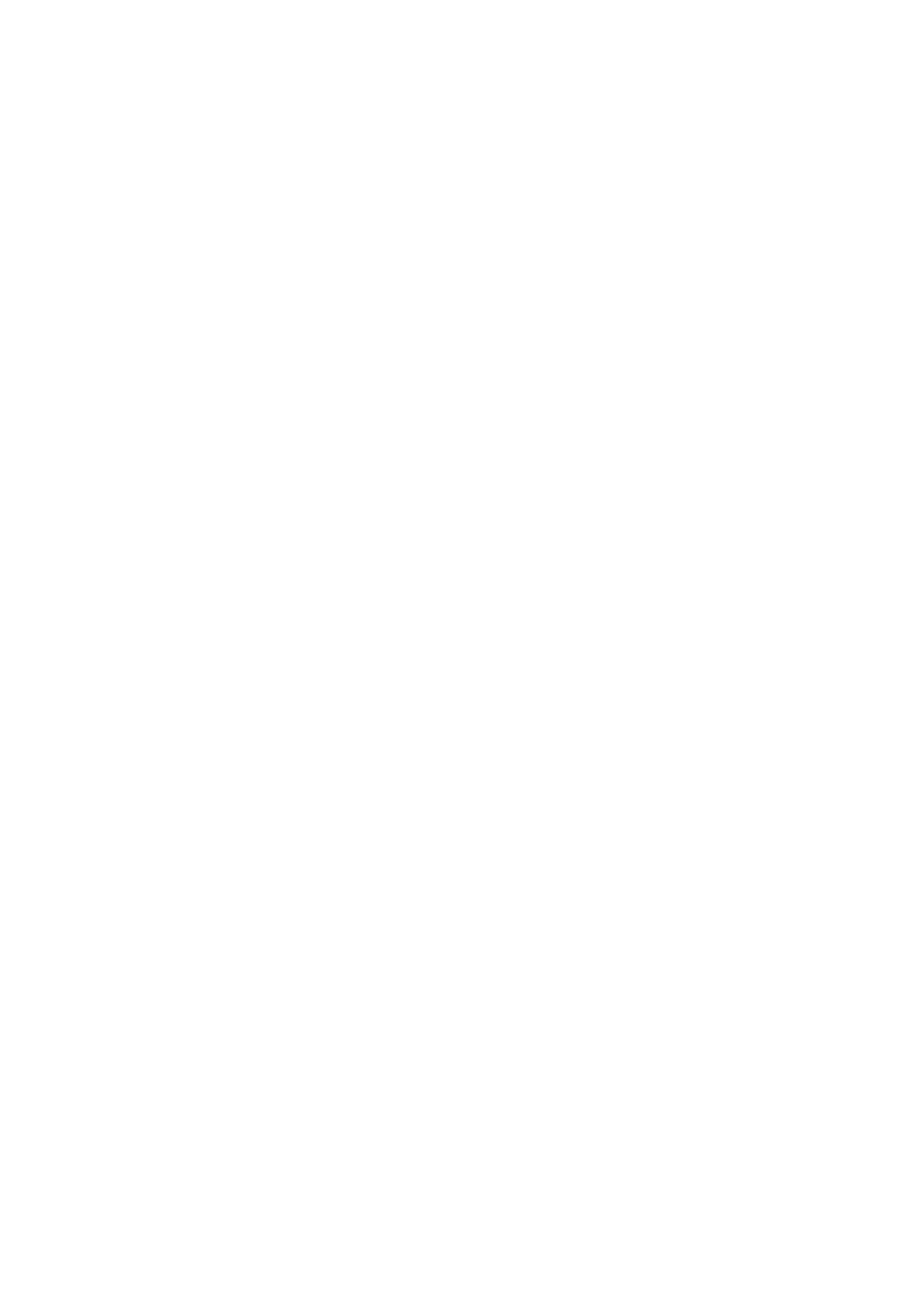<span id="page-4-0"></span>

# **Planning and Development Amendment Act 2009**

**A2009-30** 

l

An Act to amend the *Planning and Development Act 2007*, and for other purposes

The Legislative Assembly for the Australian Capital Territory enacts as follows:

J2008-671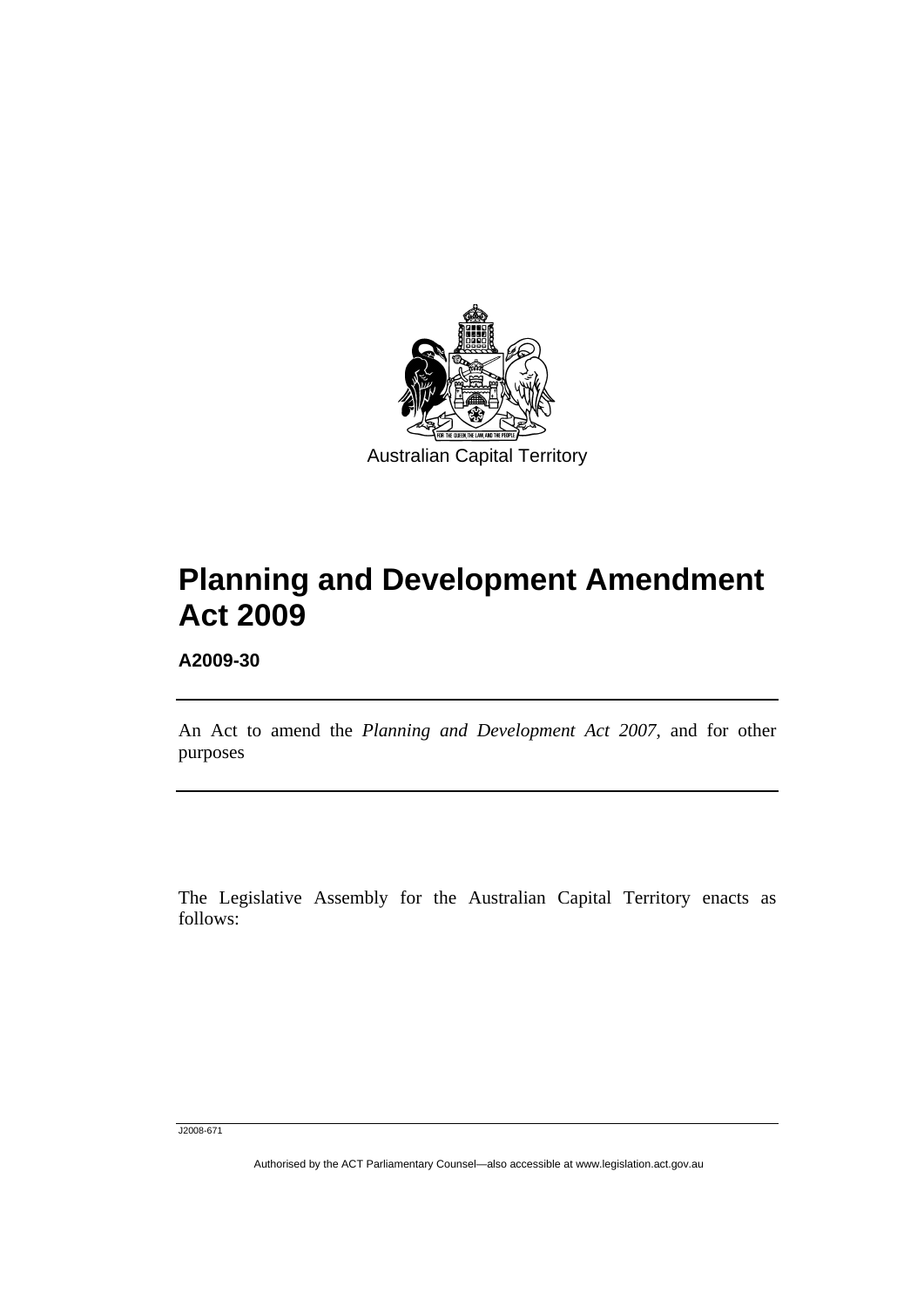#### <span id="page-5-0"></span>Part 1 **Preliminary**

Section 1

## **Part 1** Preliminary

|                | <b>Name of Act</b>                                            |
|----------------|---------------------------------------------------------------|
|                | This Act is the Planning and Development Amendment Act 2009.  |
| $\overline{2}$ | <b>Commencement</b>                                           |
|                | This Act commences on the 7th day after its notification day. |

*Note* The naming and commencement provisions automatically commence on the notification day (see Legislation Act, s 75 (1)).

page 2 Planning and Development Amendment Act 2009

A2009-30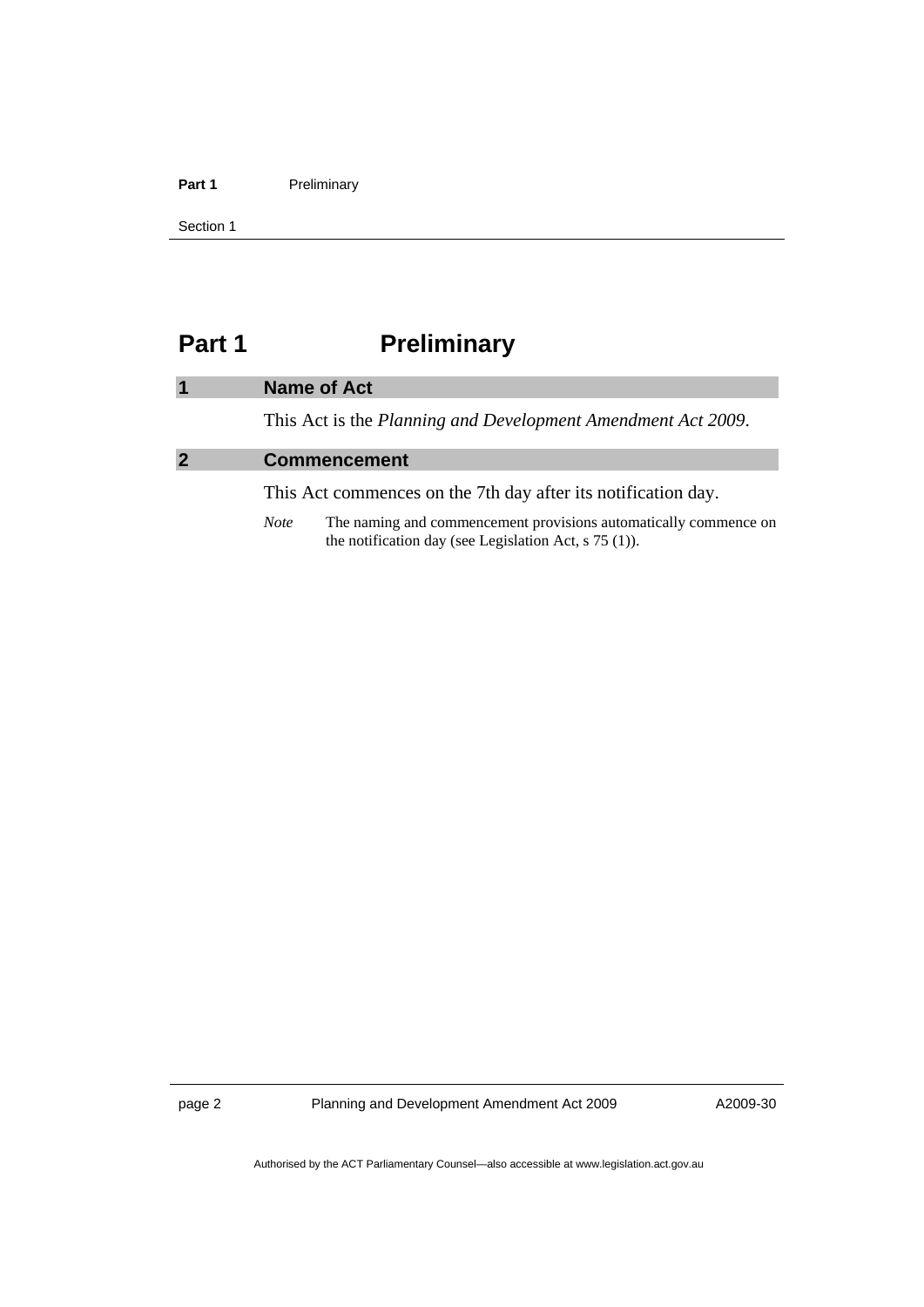## <span id="page-6-0"></span>**Part 2** Planning and Development **Act 2007**

| 3                       | Legislation amended-pt 2                                                                               |
|-------------------------|--------------------------------------------------------------------------------------------------------|
|                         | This part amends the Planning and Development Act 2007.                                                |
| $\overline{\mathbf{4}}$ | Relationship between development proposals and<br>development applications<br>New section 113 (3)      |
|                         | insert                                                                                                 |
| (3)                     | Subsection (2) is subject to section 123 (Impact track applicability).                                 |
| 5                       | Application of assessment tracks to development<br>proposals<br><b>Section 114 (2)</b>                 |
|                         | omit                                                                                                   |
| 6                       | <b>New section 131A</b>                                                                                |
|                         | in division 7.2.5, insert                                                                              |
| 131A                    | Development proposal for lease variation in designated<br>area                                         |
| (1)                     | This section applies to a development proposal that is a variation of<br>a lease in a designated area. |
| (2)                     | Section 50 (Effect of territory plan), section 65 (Effect of draft plan                                |

- variations publicly notified) and the territory plan do not apply in relation to the development proposal.
- (3) The development proposal must be dealt with under the provisions of this Act (other than any territory plan-related provisions) that apply in relation to the merit track.

A2009-30

Planning and Development Amendment Act 2009

page 3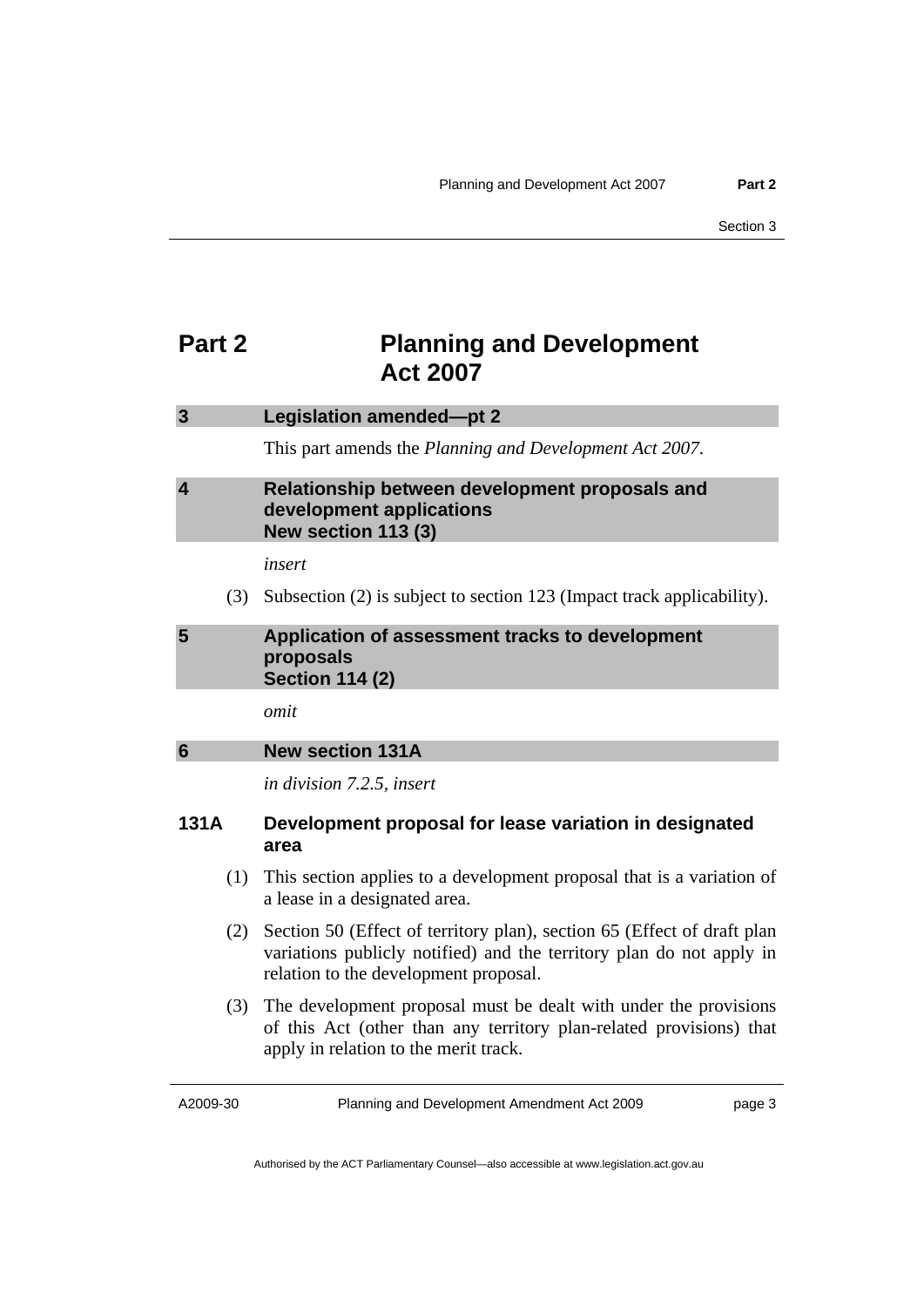- <span id="page-7-0"></span> (4) However, if the impact track applies to the development proposal under section 123 (b), (c), (d) or (e), the proposal must be dealt with under the provisions of this Act (other than any territory plan-related provisions) that apply in relation to the impact track.
- (5) In this section:

*territory plan-related provision* means a provision of this Act that applies a development table, code, rules or criteria, objectives for a zone, statement of strategic directions, or anything else in the territory plan.

#### **Examples—territory plan-related provisions**

- $1 \t s 119(2) (b)$
- 2 s 139 (2) (e) and (f)
- *Note* An example is part of the Act, is not exhaustive and may extend, but does not limit, the meaning of the provision in which it appears (see Legislation Act, s 126 and s 132).

## **7 Applications to amend development approvals Section 197 (1)**

*substitute* 

- (1) This section applies if—
	- (a) the planning and land authority has given development approval for a development proposal; and
	- (b) the development proposal changes (the *changed development proposal*) so that it is not covered by the development approval; and
	- (c) section 198C (When development approvals do not require amendment) does not apply to the changed development proposal.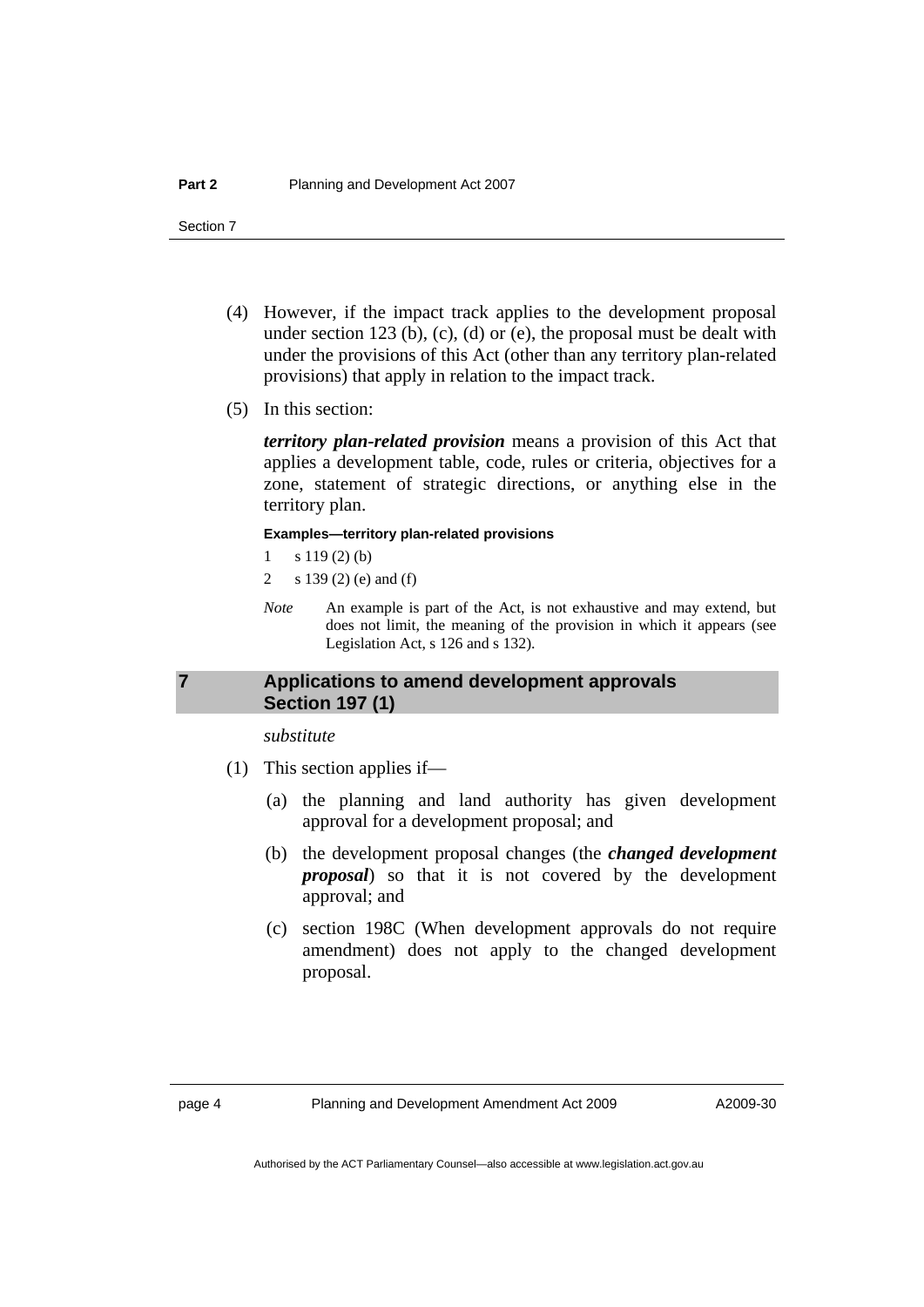## <span id="page-8-0"></span>**8 Deciding applications to amend development approvals Section 198 (4)**

#### *substitute*

- (4) To remove any doubt, only the application for the amendment need be publicly notified if—
	- (a) public notification of the proposed development is required under the assessment track that applies to the proposed development; and
	- (b) the requirement to publicly notify the application is not waived under section 198B.

#### **9 New sections 198A to 198C**

*in division 7.3.11, insert* 

## **198A Exception to referral requirement under s 198 (1) (b)**

- (1) This section applies if—
	- (a) a development application was referred to an entity under division 7.3.3 (Referral of development applications); and
	- (b) an application for amendment of the development approval to which the development application related must be referred to the entity under section 198 (1) (b); and
		- *Note 1* Under s 198 (1) (b), an application for amendment is deemed to be an application for development approval, which would ordinarily require the application to be referred to relevant entities under div 7.3.3.
		- *Note* 2 For the referral requirement, see s 145.
	- (c) the planning and land authority is satisfied that the application for amendment does not affect any part of the development approval in relation to which the entity made a comment.

A2009-30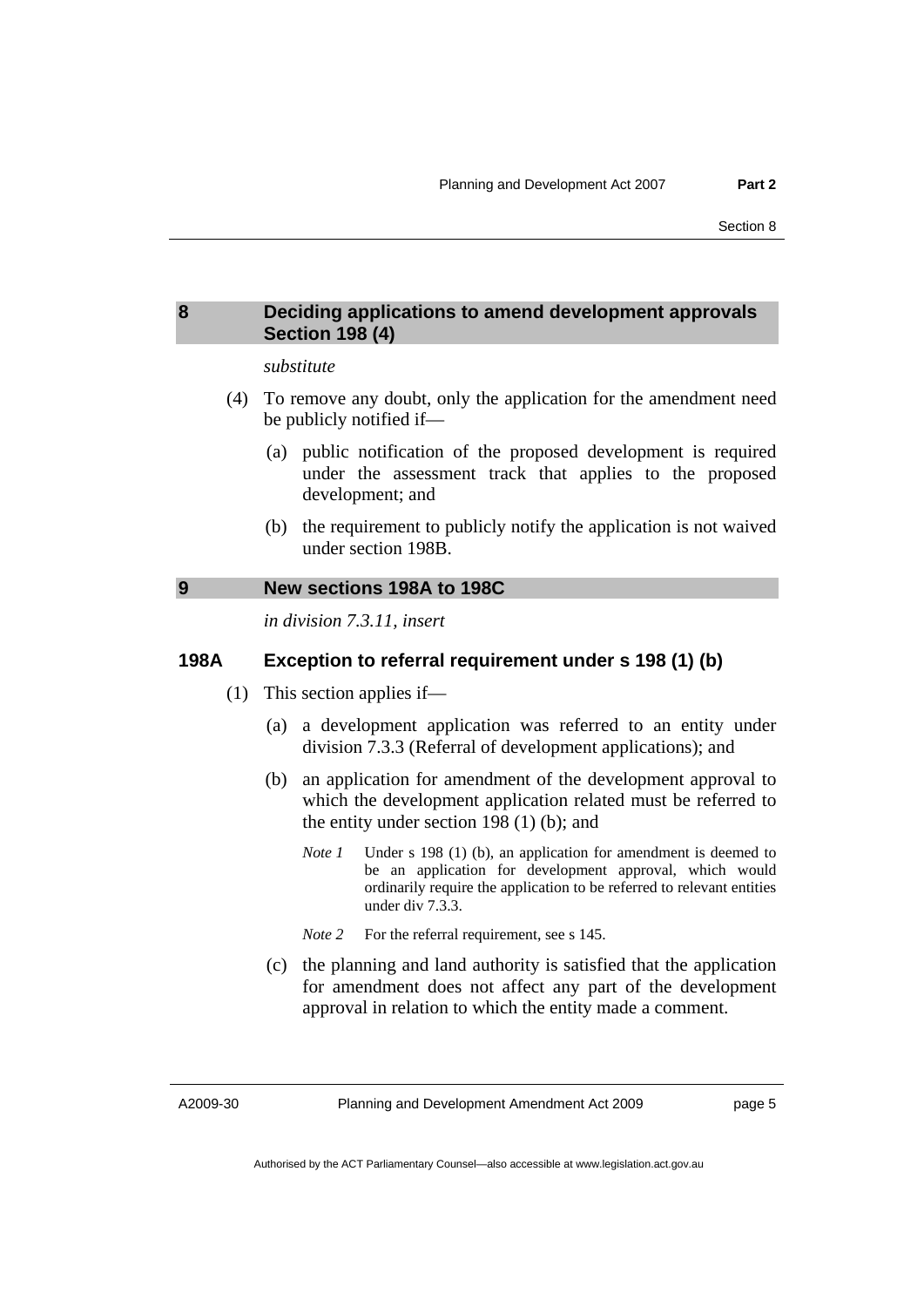(2) Despite section 198 (1) (b), the planning and land authority need not refer the application for amendment to the entity.

## **198B Waiver of notification requirement under s 198 (1) (b)**

Despite section 198 (1) (b), the planning and land authority may waive the requirement to publicly notify an application for amendment of a development approval if satisfied that—

- (a) no-one other than the applicant will be adversely affected by the amendment; and
- (b) the environmental impact caused by the amendment will do no more than minimally increase the environmental impact of the development.
- *Note* For the notification requirement, see s 146.

## **198C When development approvals do not require amendment**

- (1) This section applies if—
	- (a) the planning and land authority has given development approval for a development proposal; and
	- (b) the development proposal changes (the *changed development proposal*) so that it is not covered by the development approval; and
	- (c) a circumstance prescribed by regulation under subsection (3) applies.
- (2) The changed development proposal is taken to be in accordance with the development approval.
- (3) A regulation may prescribe circumstances for subsection (1) (c).
	- *Note 1* The development may still need building approval, or further building approval, under the *Building Act 2004*.
	- *Note* 2 The development must also comply with the lease for the land on which it is carried out.

page 6 Planning and Development Amendment Act 2009

Authorised by the ACT Parliamentary Counsel—also accessible at www.legislation.act.gov.au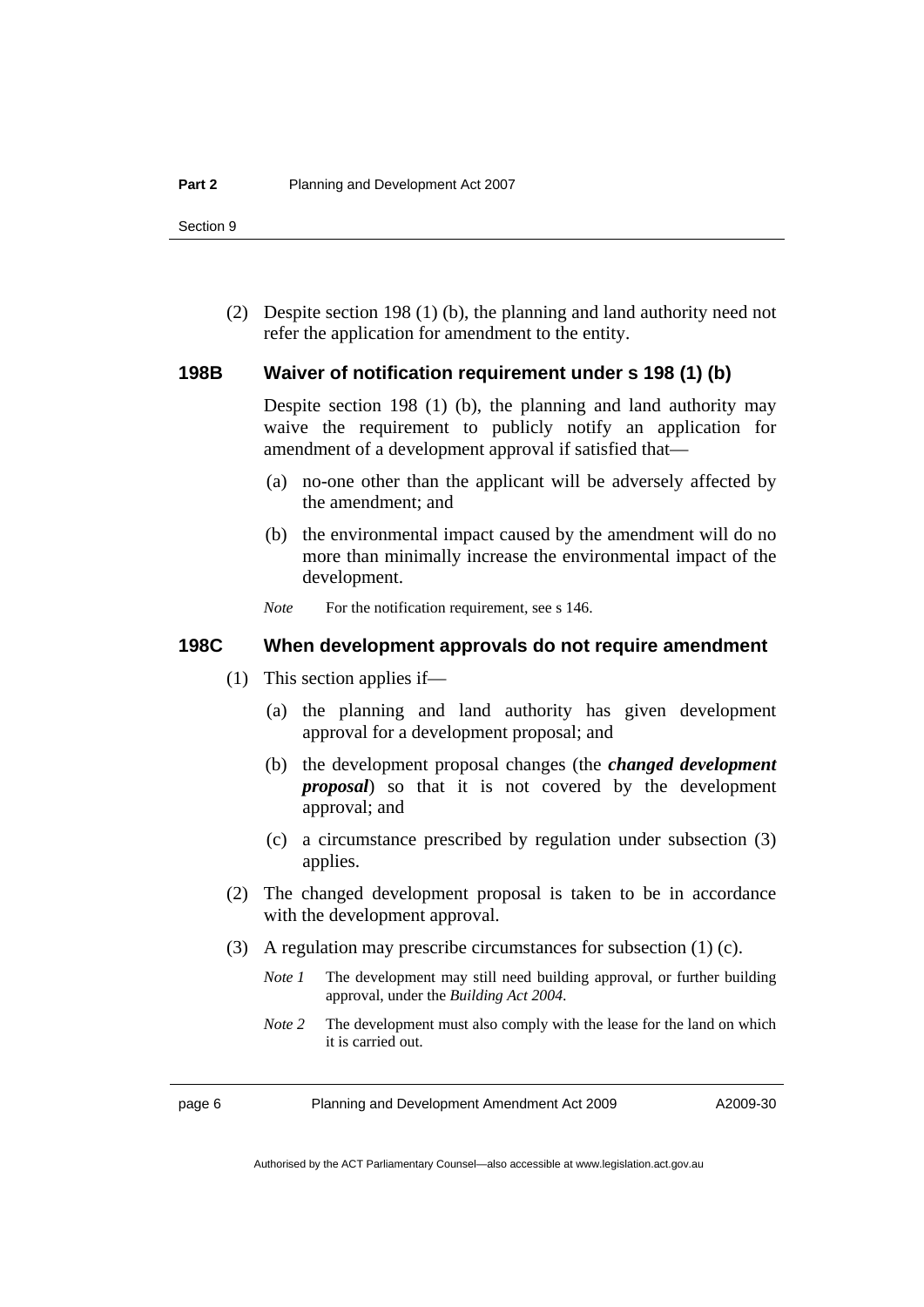## <span id="page-10-0"></span>**10 Development other than use lawful when begun Section 203 (1) (c)**

#### *substitute*

- (c) after the person undertakes, or begins, the development, the development stops being exempt because of an amendment of this Act.
	- *Note* A reference to an Act includes a reference to the statutory instruments (eg the territory plan) made or in force under the Act, including any regulation (see Legislation Act, s 104).

## **11 Use as development lawful when begun Section 204 (1) (c)**

*substitute* 

- (c) the use stops being exempt because of an amendment of this Act.
	- *Note* A reference to an Act includes a reference to the statutory instruments (eg the territory plan) made or in force under the Act, including any regulation (see Legislation Act, s 104).

## **12 Payment for leases Section 246 (2) (c) and (d)**

*substitute* 

- (c) a lease mentioned in section 246A (Payment for adjoining concessional leases); or
- (d) a further lease granted under section 254 (Grant of further leases); or
- (da) a lease mentioned in section 461A (Payment for leases to community organisations); or

A2009-30

page 7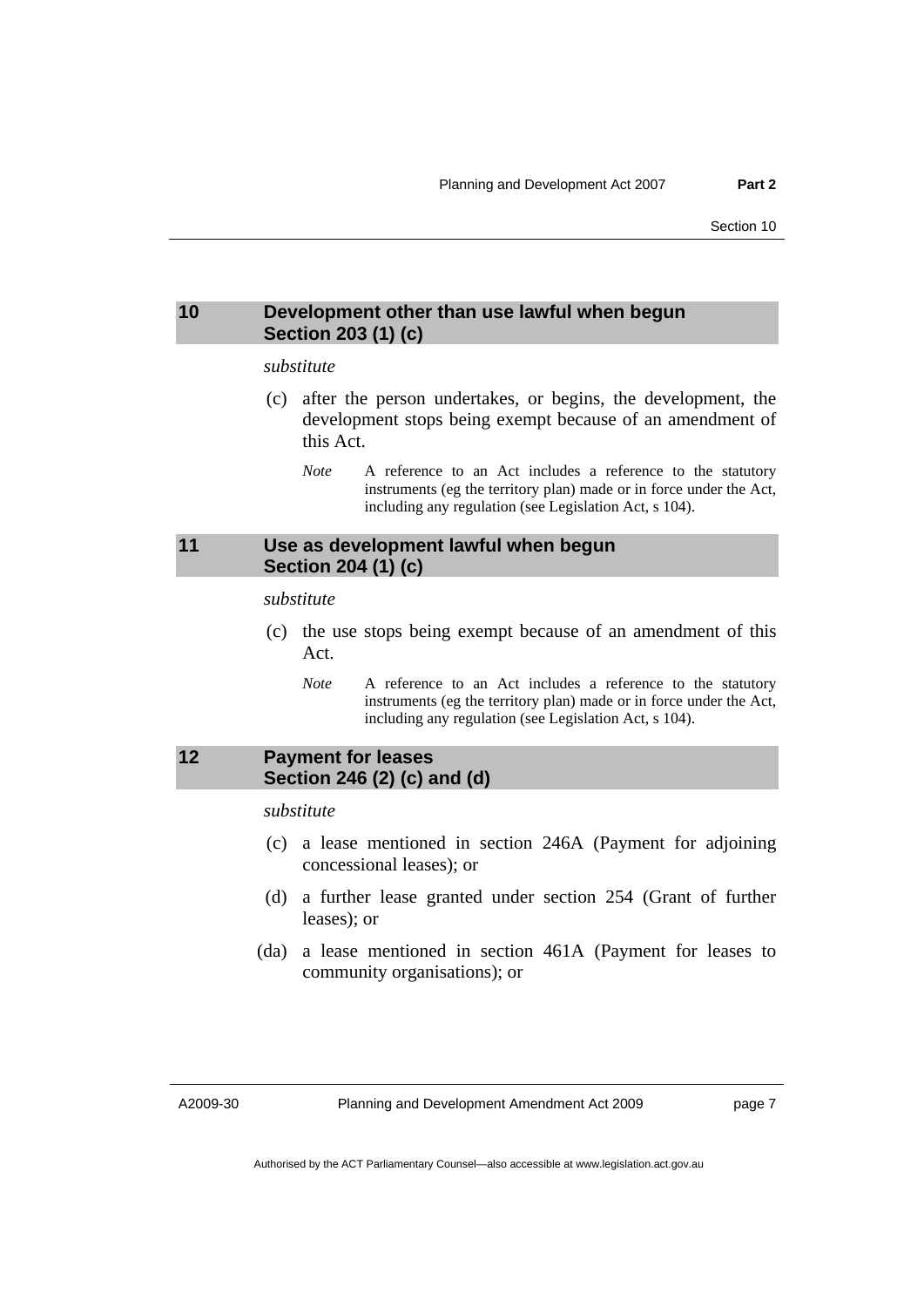#### <span id="page-11-0"></span>**13 Section 246 (3) (b) and (c)**

#### *substitute*

- (b) the entity provides another component (a *non-monetary component*) comprising—
	- (i) infrastructure, or other work, in relation to the lease or another lease; or
	- (ii) 1 or more of the following under a deed or agreement with the Territory or a Territory authority:
		- (A) goods;
		- (B) services;
		- (C) works; and
- (c) the total value of the monetary component and the non-monetary component is not less than the market value of the lease.

## **14 New section 246 (3A)**

#### *insert*

- (3A) To remove any doubt, for a lease prescribed for subsection (2) (e), an entity pays the amount prescribed by regulation for the lease if—
	- (a) the entity pays less than the amount prescribed for the lease (the *monetary component*); and
	- (b) the entity provides another component (a *non-monetary component*) comprising—
		- (i) infrastructure, or other work, in relation to the lease or another lease; or
		- (ii) 1 or more of the following under a deed or agreement with the Territory or a Territory authority:
			- (A) goods;

page 8 Planning and Development Amendment Act 2009

Authorised by the ACT Parliamentary Counsel—also accessible at www.legislation.act.gov.au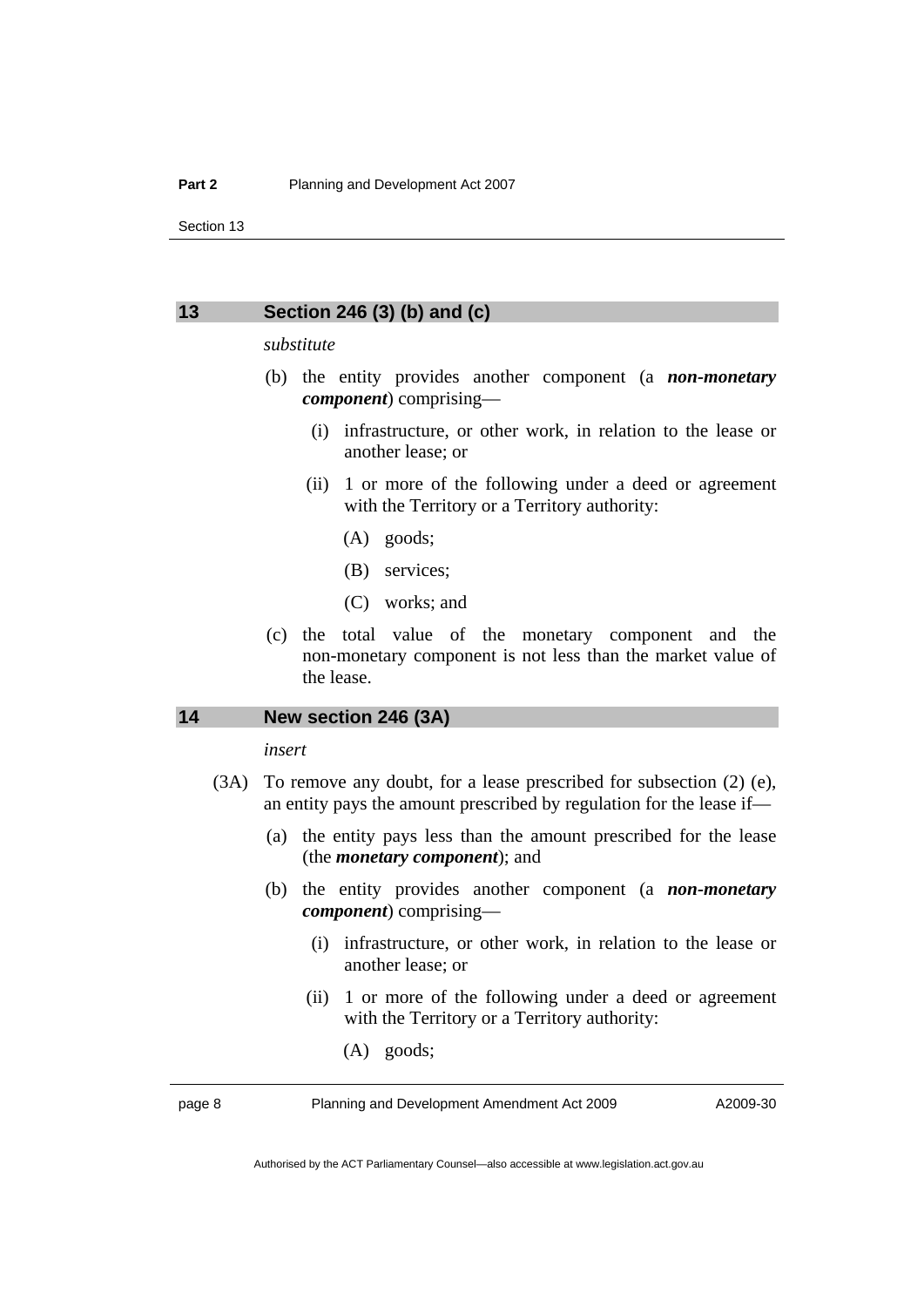- (B) services;
- (C) works; and
- <span id="page-12-0"></span> (c) the total value of the monetary component and the non-monetary component is not less than the amount prescribed for the lease.

## **15 New section 246A**

*insert* 

## **246A Payment for adjoining concessional leases**

- (1) This section applies if—
	- (a) a person applies for the grant of a lease (a *new lease*) (whether before or after 31 March 2008); and
	- (b) the new lease adjoins another lease (an *original lease*) granted to the person; and
	- (c) the original lease is a concessional lease.
- (2) The planning and land authority may grant the new lease on payment of an amount worked out in the way the amount payable for the original lease was worked out.
- (3) If the amount payable for the original lease was worked out under the repealed Act, the repealed Act applies to working out the amount payable for the new lease as if the repealed Act had not been repealed.
- (4) In this section:

*repealed Act* means the *Land (Planning and Environment) Act 1991*.

A2009-30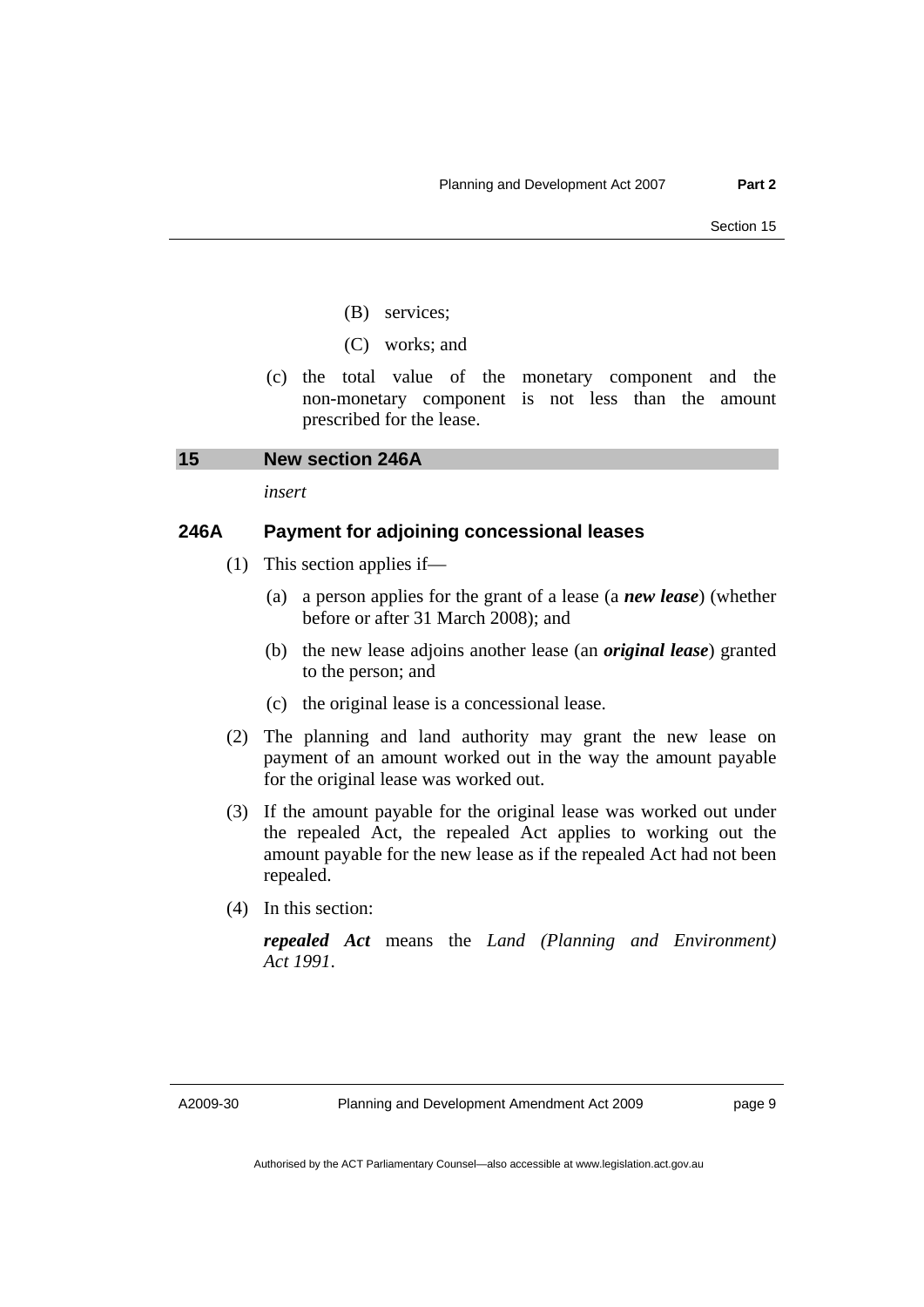## <span id="page-13-0"></span>**16 Grant of further leases Section 254 (1) (e)**

#### *substitute*

- (e) if the further lease is a rural lease—
	- (i) if the further lease is a rental lease—the amount of rent determined under section 280 is payable under the further lease; or
	- (ii) in any other case—
		- (A) the amount determined under section 280 for the grant of the further lease is paid; or
		- (B) if the determination under section 280 for the grant of the further lease provides for the payment of the amount by instalments—any instalment required, under the determination, to be paid before the further lease is granted is paid; and

## **17 Grant of further lease includes authorised use New section 255 (4)**

#### *insert*

 (4) To remove any doubt, a further lease may include provisions that are different from the lease that it is replacing.

#### **Example**

A further lease includes a restriction on the number of dwellings that may be built on the lease. The lease the further lease is replacing did not include a similar provision.

*Note* An example is part of the Act, is not exhaustive and may extend, but does not limit, the meaning of the provision in which it appears (see Legislation Act, s 126 and s 132).

page 10 Planning and Development Amendment Act 2009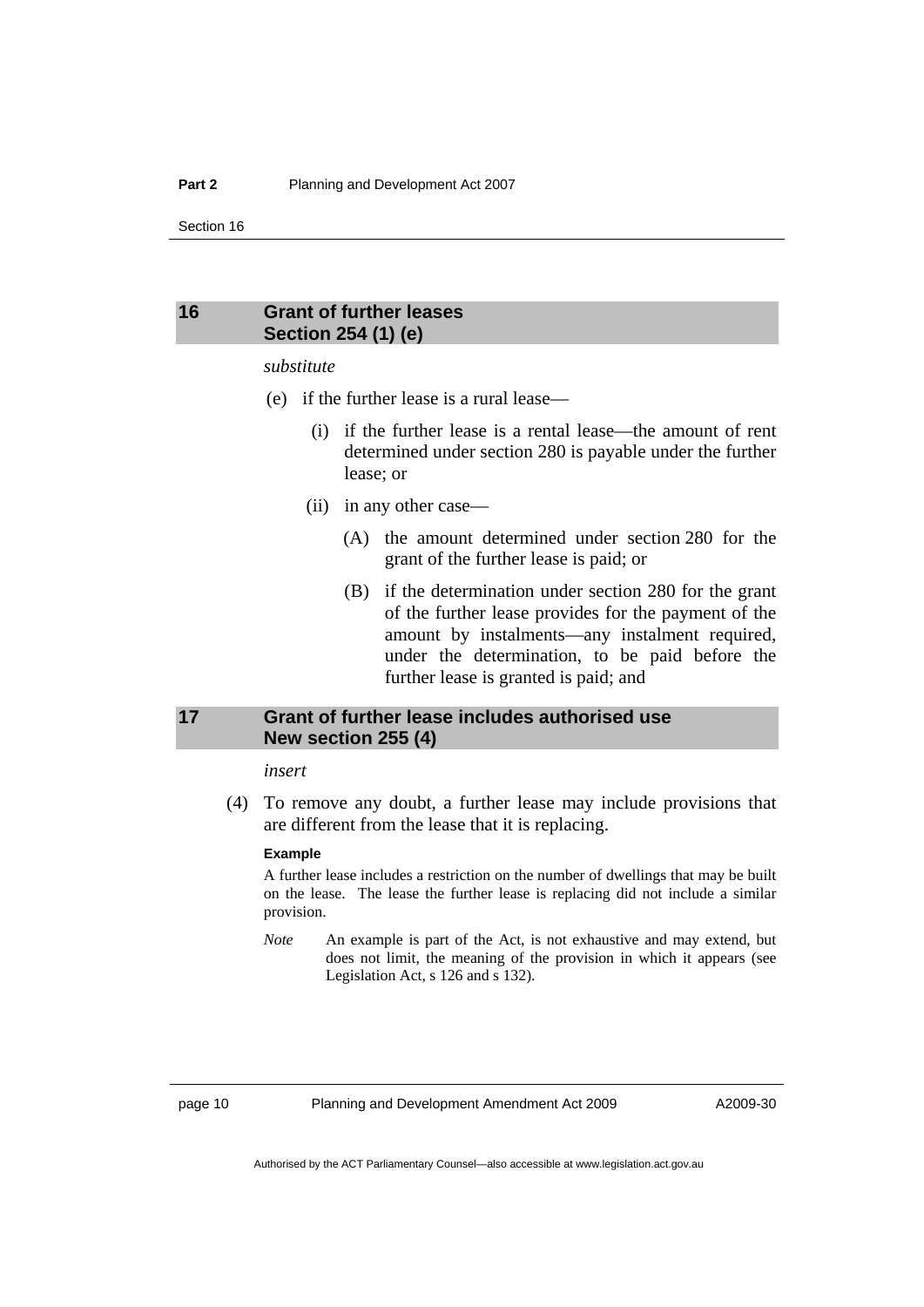*substitute* 

## <span id="page-14-0"></span>**280 Determination of amount payable for further leases—rural land**

- (1) The Minister may make a determination for section 254 (1) (e) (i) or (ii) (Grant of further leases).
- (2) A determination for section 254 (1) (e) (ii) may provide that the amount payable for the grant of the lease is payable in stated instalments.
- (3) If the Minister has not made a determination under subsection (1), the amount that is taken to have been determined for a rural lease is the market value of the lease, payable as a lump sum.
- (4) A determination is a disallowable instrument.
	- *Note* A disallowable instrument must be notified, and presented to the Legislative Assembly, under the Legislation Act.

## **19 Application for extension of time to commence or complete building and development Section 298A (3) to (5)**

*substitute* 

- (3) The application must be accompanied by—
	- (a) the most recent assessment notice for rates for the land; and
	- (b) the amount, or the total of the amounts, (the *required fee*), for each year, or part year, of the period of extension of time sought is worked out as follows:

$$
A \times \frac{D}{365} \times B
$$

A2009-30

Planning and Development Amendment Act 2009

page 11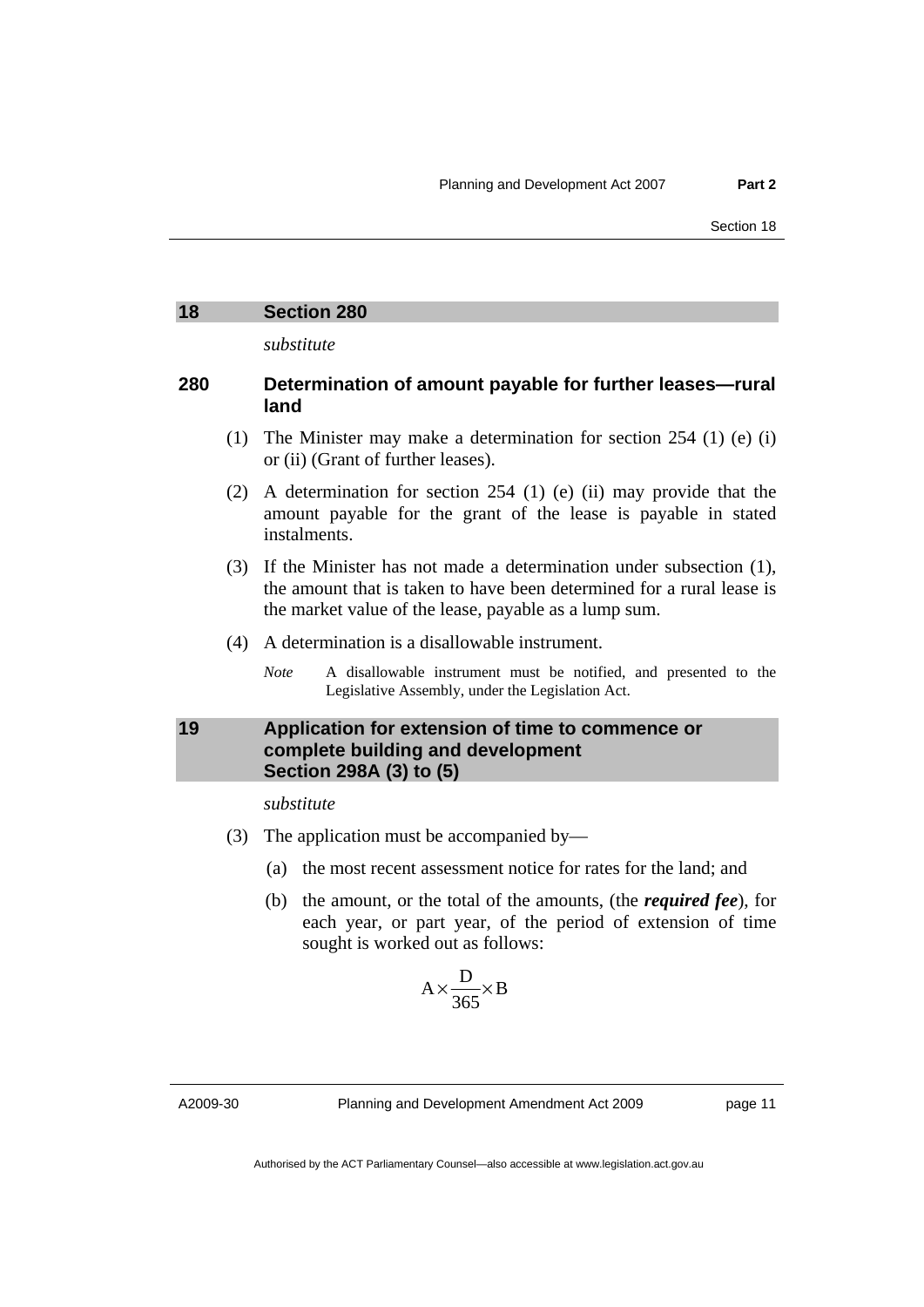#### **Example**

Frank applies for an extension of time for 1 October 2009 to 31 December 2011 (2 years and 92 days). In Frank's case, the *Planning and Development Regulation 2008* prescribes A in the above formula to be 1 for the 1st year, 2 for the 2nd year and 3 for the 3rd year of the period of extension. The fee is worked out using the following formula:  $[1 \times 365/365 \times B] + [2 \times 365/365 \times B] + [3 \times$ 92/365 x B].

- *Note 1* The required fee may be waived under the *Financial Management Act 1996*, s 131.
- *Note 2* An example is part of the regulation, is not exhaustive and may extend, but does not limit, the meaning of the provision in which it appears (see Legislation Act, s 126 and s 132).
- (4) However, if an extension (the *earlier extension*) of time has been approved, in working out the required fee for a further extension—
	- (a) the formula for working out the required fee applies as if the period of extension included each earlier extension, other than—
		- (i) an earlier extension for which the required fee was waived under the *Financial Management Act 1996*, section 131; or
		- (ii) an earlier extension prescribed by regulation; and
	- (b) the required fee is reduced by—
		- (i) the amount of the required fee paid for each earlier extension; and
		- (ii) if part of the required fee was waived under the *Financial Management Act 1996*, section 131 for an earlier extension—the amount waived.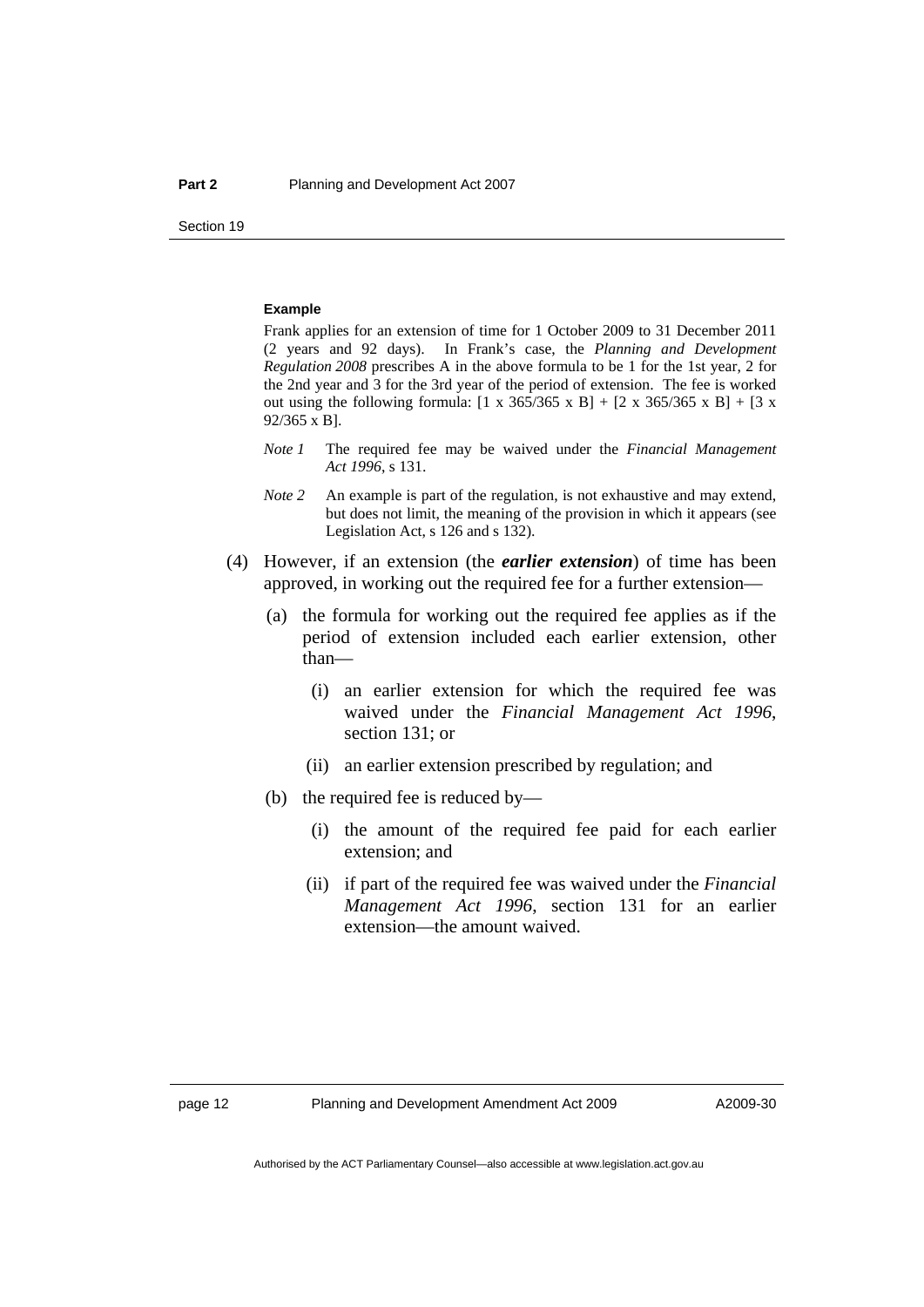<span id="page-16-0"></span>(5) In this section:

*A* is the figure, not more than 5, prescribed by regulation for the relevant year of the period of extension.

*Note* Power to make a statutory instrument (including a regulation) includes power to make different provision for different categories (see Legislation Act, s 48).

*B* is the amount of rates payable in relation to the land under the *Rates Act 2004*, for the financial year in which the application is made.

*D* is the lesser of—

- (a) 365; and
- (b) the number of days for which the extension is sought in the relevant year.

*period of extension* means—

- (a) the period of extension applied for under subsection (2); or
- (b) if an application seeks extensions for 2 or more building and development provisions in a lease—the longest of the extensions sought.

## **20 Extension of time to commence or complete building and development Section 298B (5) and (6)**

*omit* 

A2009-30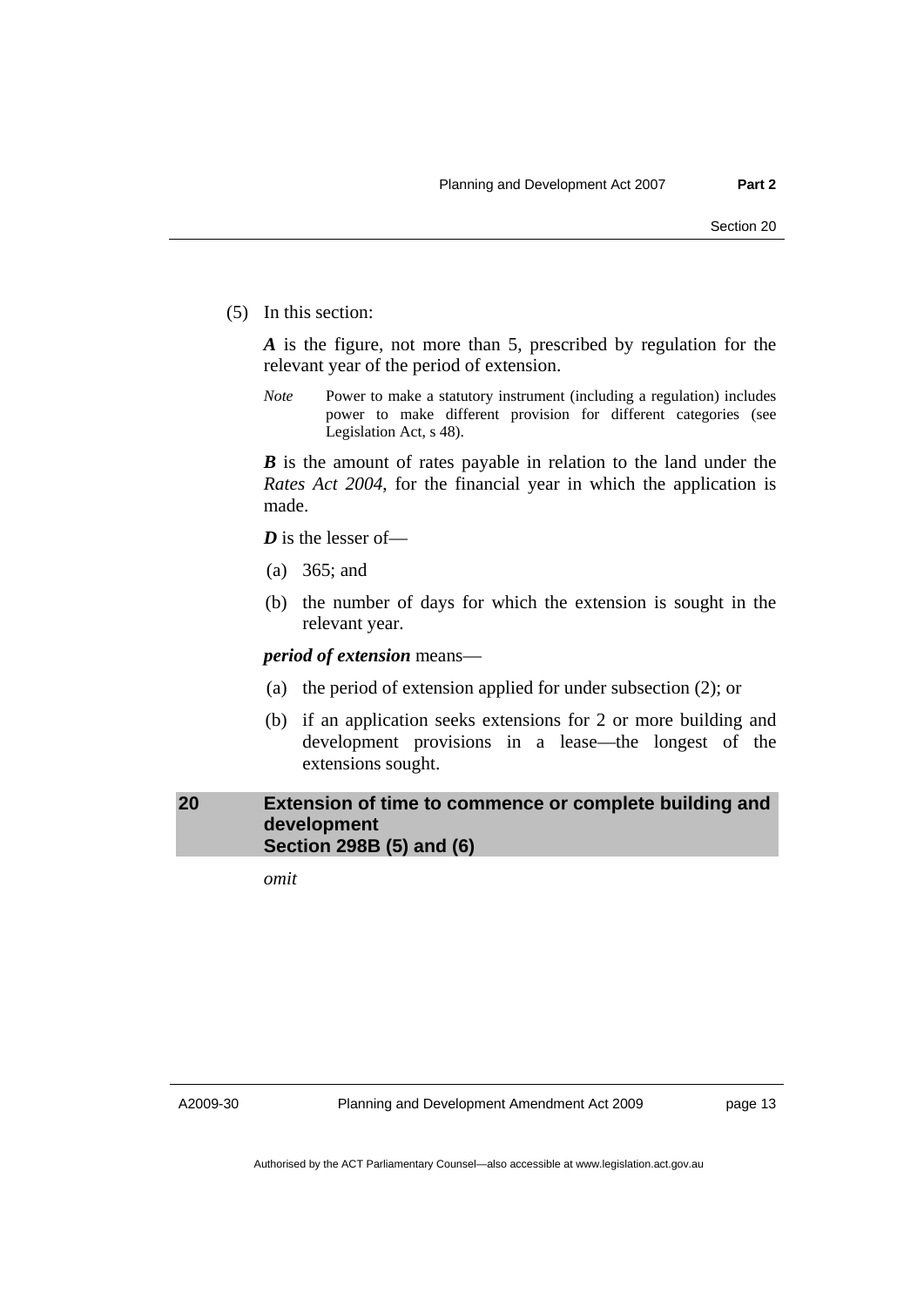#### <span id="page-17-0"></span>**21 New section 312A**

*in part 9.12, insert* 

## **312A Conversion of Commonwealth leases**

- (1) This section applies if—
	- (a) a declaration under the *Australian Capital Territory (Planning and Land Management) Act 1988* (Cwlth), section 27 (1), that specified land in the Territory is national land, is amended or repealed; and
	- (b) because of the amendment or repeal of the declaration, the land ceases to be national land; and
	- (c) a lease granted under a prescribed law or over all or part of the land is in force immediately before the amendment or repeal of the declaration.
- (2) The lease is taken to be granted under this Act on the amendment or repeal of the declaration.
- (3) In this section:

#### *prescribed law* means—

- (a) any of the following laws in effect before the law was repealed:
	- (i) the *Leases Ordinance 1918*;
	- (ii) the *Leases (Special Purposes) Ordinance 1925*;
	- (iii) the *City Area Leases Ordinance 1936*; or
- (b) a law mentioned in paragraph (a) as in effect under the *National Land Ordinance 1989* (Cwlth).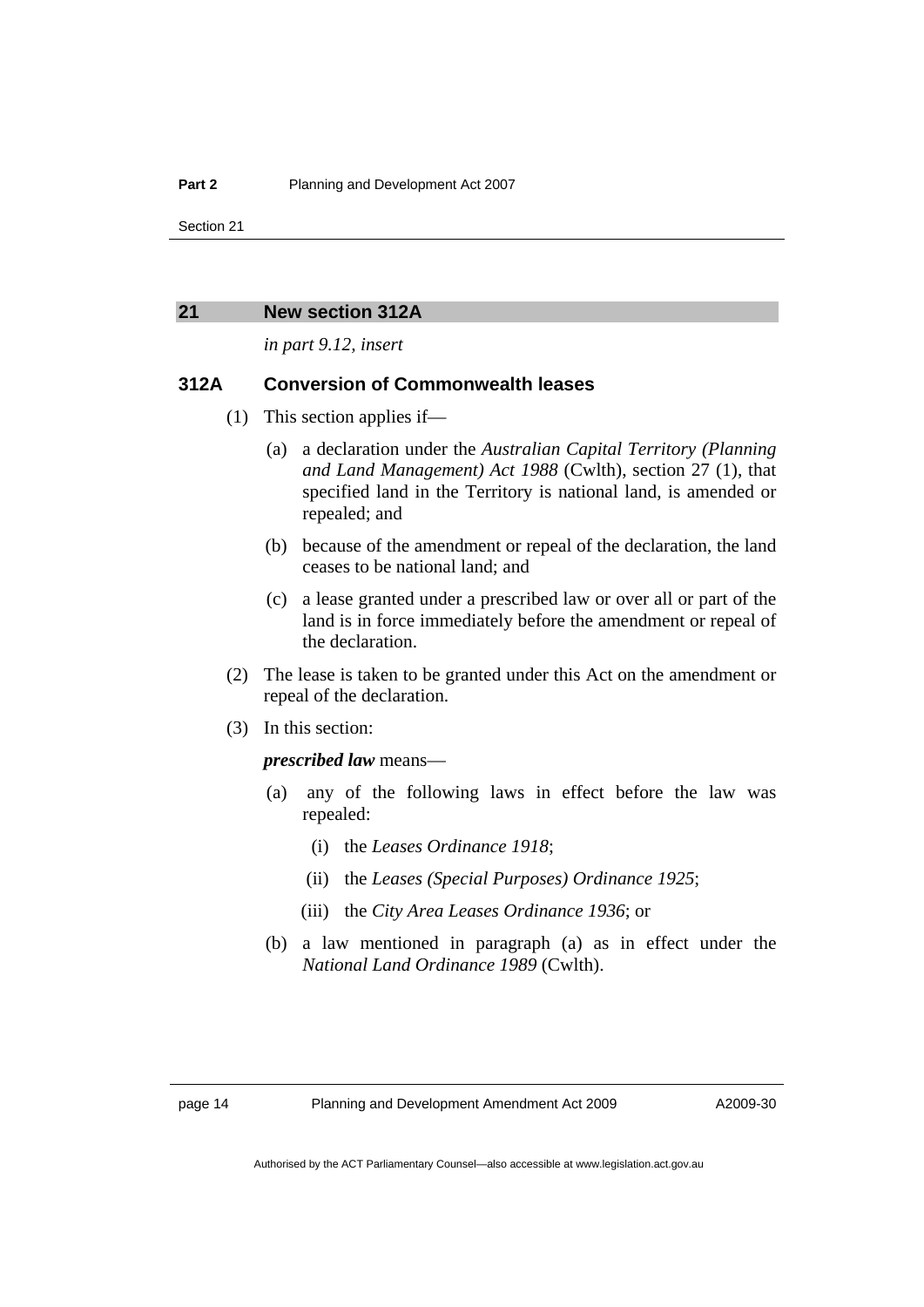- <span id="page-18-0"></span> (4) If a lease would have been taken to have been granted under this Act but for the amendment or repeal of a declaration happening before the commencement of this section, the lease is taken to have been granted under this Act on the later of—
	- (a) the amendment or repeal of the declaration; or
	- (b) 31 March 2008.
- (5) Subsection (4) is a law to which the Legislation Act, section 88 (Repeal does not end effect of transitional laws etc) applies.
- (6) Subsections (4) and (5) and this subsection expire on the day after this section commences.

## **22 Expiry—ch 15 Section 431 (2) (a), (b) and (c)**

*substitute* 

- (a) section 446 (Power to make lease and development conditions);
- (b) section 446A (Transitional—application for development approval if lease and development condition);
- (c) section 458 (Transitional—applications for certain grants before commencement day);
- (d) section 467 (Transitional—plans of management).

A2009-30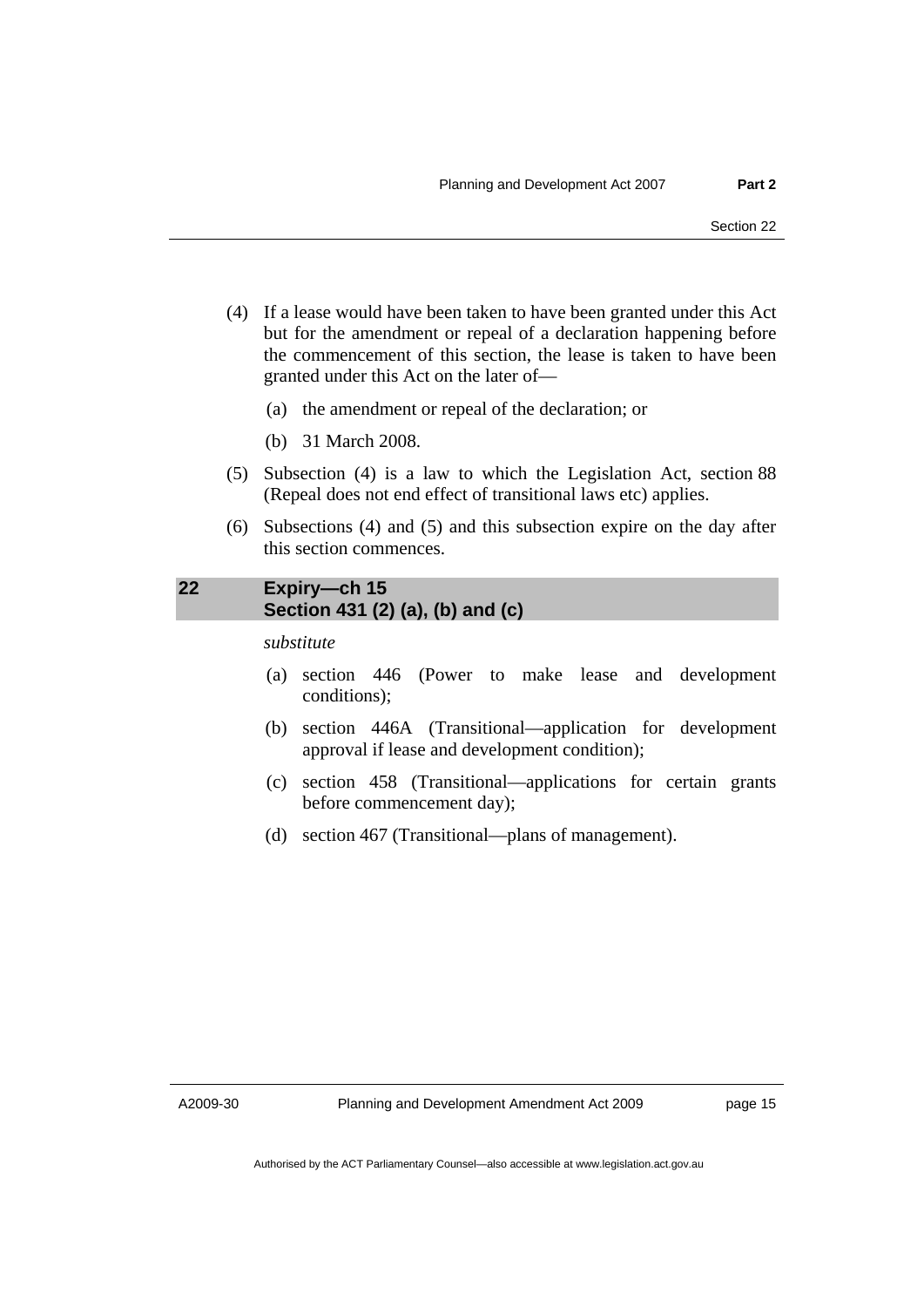## <span id="page-19-0"></span>**23 Transitional—applications lodged before commencement day Section 442 (1)**

*substitute* 

- (1) This section applies if—
	- (a) before the commencement day, a person applied for—
		- (i) an approval under the repealed Act, section 226 (Application to undertake development); or
		- (ii) an amendment of an approval under the repealed Act, section 247 (Minor amendments); and
	- (b) immediately before the commencement day, the planning and land authority had not finally decided the application.

## **24 New section 442 (4)**

*insert* 

(4) In this section:

*finally decided*—an application for approval under the repealed Act, section 226 is *finally decided* if—

- (a) the period for making an application under the repealed Act, section 246 for reconsideration of the planning and land authority's decision on the application for approval has ended and no application for reconsideration has been made; or
- (b) if an application under the repealed Act, section 246 for reconsideration of the planning and land authority's decision on the application for approval is made within the reconsideration period—
	- (i) the authority has made a decision on the application for reconsideration under the repealed Act, section 246A (1) (b); or

page 16 Planning and Development Amendment Act 2009

A2009-30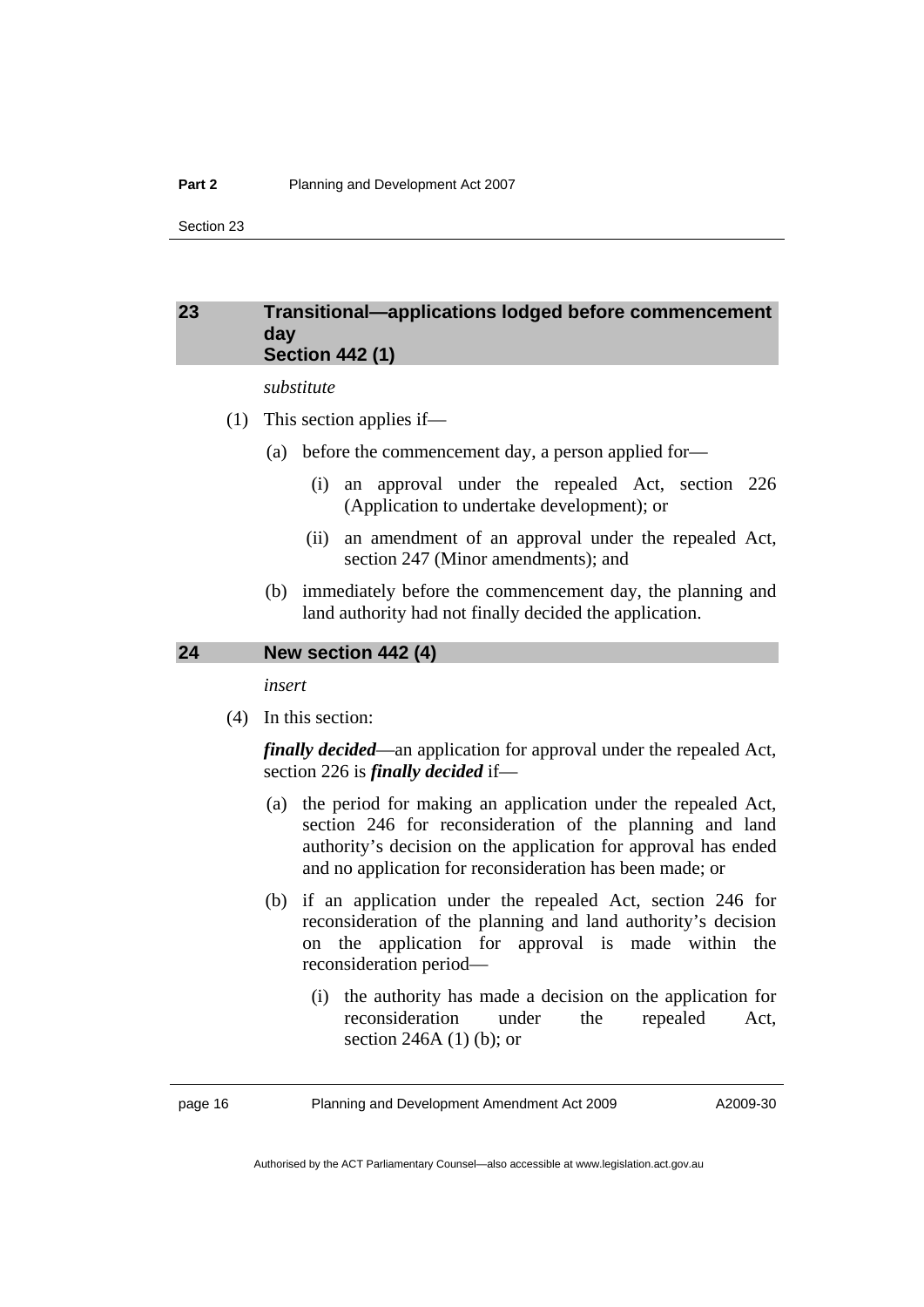<span id="page-20-0"></span> (ii) the authority is taken to have confirmed the original decision under the repealed Act, section 246B.

*reconsideration period* means the period within which an application must be made under the repealed Act, section 246 (3).

| 25<br><b>New section 442C</b> |  |
|-------------------------------|--|
|-------------------------------|--|

*insert* 

## **442C Transitional—development application lodged on or after commencement day for estate development plan given before commencement day**

- (1) This section applies in relation to a development application if—
	- (a) the application is lodged on or after the commencement day but not later than 6 months after the commencement day; and
	- (b) the application relates to, or incorporates, a document that the planning and development authority is satisfied is an estate development plan; and
		- *Note* For considerations for when something is an estate development plan, see s (5).
	- (c) the estate development plan was given to the planning and land authority before the commencement day for consideration on the basis that the plan might form the basis of a development application.
- (2) The development application may be made, and decided, in accordance with the repealed Act (including the territory plan and any other instruments under the repealed Act) as if that Act had not been repealed.
- (3) If the development application is approved, the approval—
	- (a) is taken to be a development approval under this Act (including for section 96) unless otherwise provided by subsection (4); and

A2009-30

Planning and Development Amendment Act 2009

page 17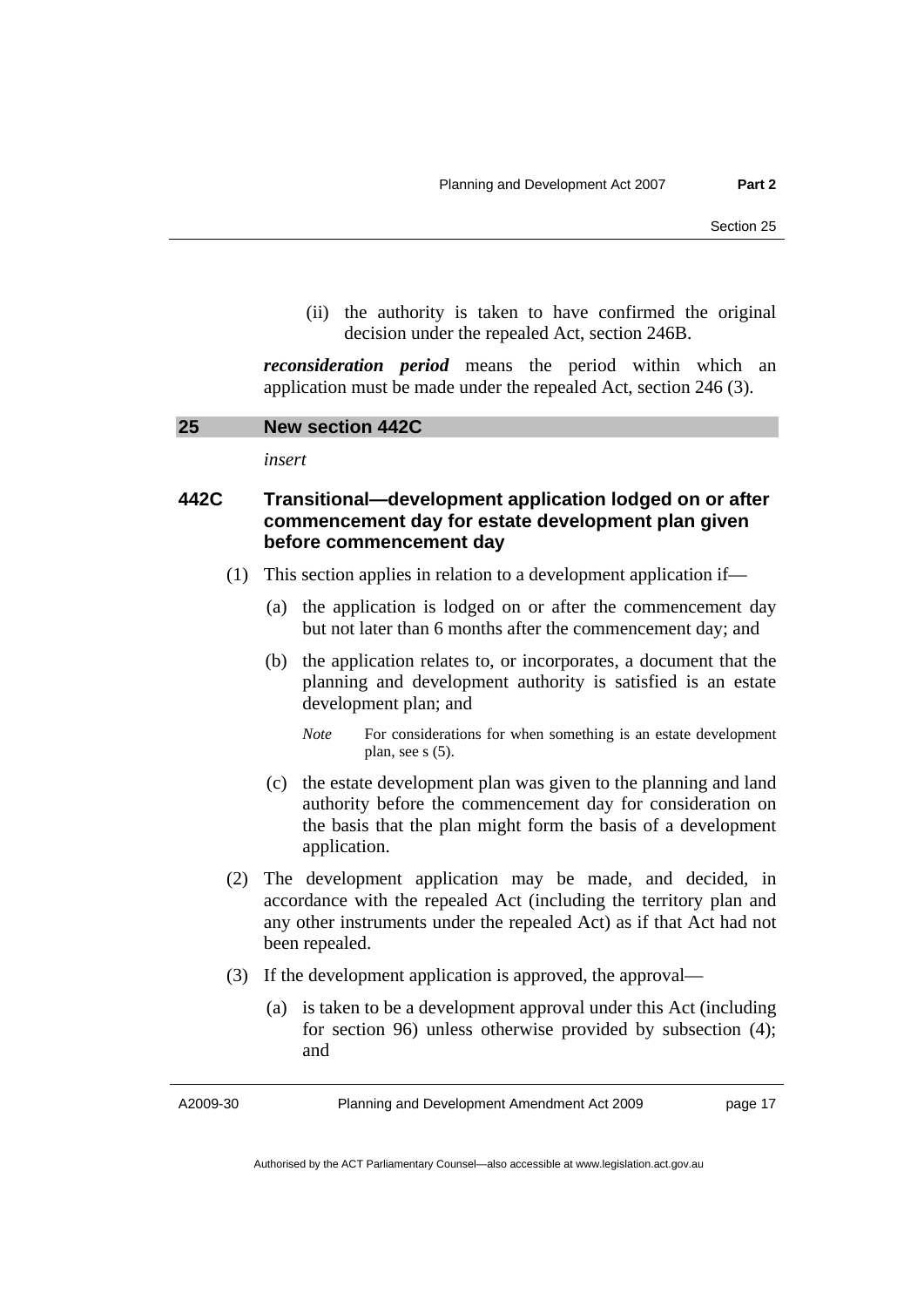- (b) unless extended under this Act, continues in force until the time when it would have ended under the repealed Act; and
- (c) is taken to relate to a proposal in the merit track for section 198 (2) (Deciding applications to amend development approvals).
- (4) Also, the repealed Act (including the territory plan and any other instruments under the repealed Act), and not this Act, applies in relation to any application for reconsideration, or for review, of the decision on a development application to which this section applies.
- (5) In deciding whether a document is an estate development plan, the planning and land authority must consider whether—
	- (a) the document is identified, by itself or another document, as an estate development plan; and
	- (b) at the time it was given to the authority, the document appeared to be a document to which the government publication *Guidelines for Estate Development Plans—Greenfield Land Subdivision—September 2007*, published on the public website maintained by the authority, applied; and
	- (c) the document includes plans, or a proposal, for the subdivision of land and related infrastructure development.

#### **Examples—related infrastructure**

sewers, footpaths, street lighting

- *Note* An example is part of the Act, is not exhaustive and may extend, but does not limit, the meaning of the provision in which it appears (see Legislation Act, s 126 and s 132).
- (6) For this section, an estate development plan (the *final plan*) in relation to a development application is taken to have been given to the planning and land authority for consideration if—
	- (a) an estate development plan (the *initial plan*) was given to the authority; and

page 18 Planning and Development Amendment Act 2009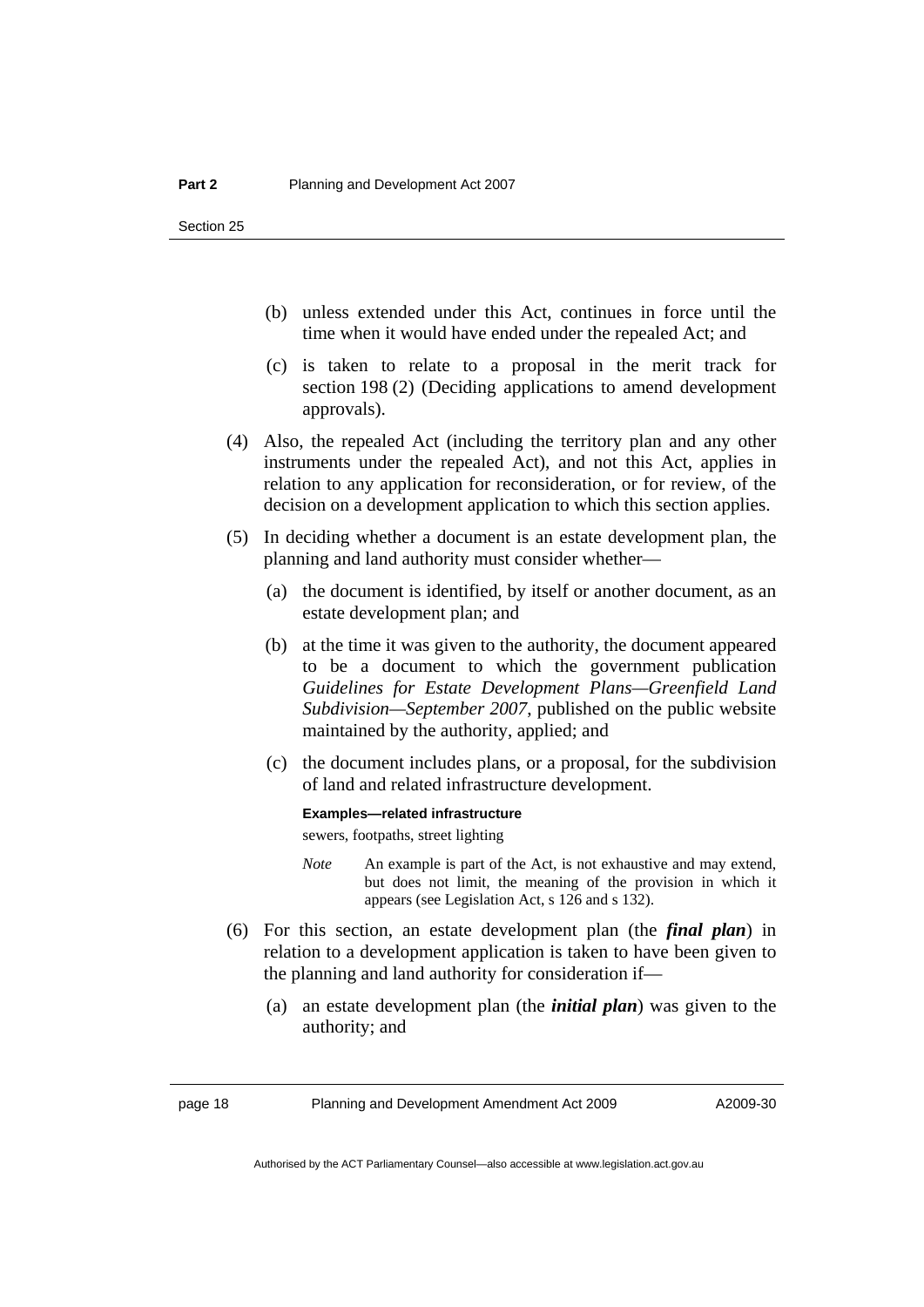(b) the final plan is identifiable as a revised version of the initial plan.

<span id="page-22-0"></span>

| 26 | Section 444 |  |
|----|-------------|--|
|    |             |  |

*substitute* 

## **444 Transitional—approvals under repealed Act**

- (1) This section applies if—
	- (a) immediately before the commencement day, a person had an approval under the repealed Act, part 6 (Approvals and orders); or
	- (b) the planning and land authority gives an approval under the repealed Act after the commencement day.
		- *Note* The repealed Act applies to applications for approvals not decided immediately before the commencement day (see s 442).
- (2) The approval—
	- (a) is taken to be a development approval under this Act; and
	- (b) unless extended under this Act, continues in force until the time when it would have ended under the repealed Act; and
	- (c) for the Act, section 198 (2) (Deciding applications to amend development approvals) is taken to relate to a proposal in the merit track.
- (3) If the application to which the approval relates was not required to be publicly notified under the repealed Act, an application under this Act for the amendment of the approval need not be publicly notified under this Act.
	- *Note* If an application for reconsideration had not been finally decided by the planning and land authority under the repealed Act, the repealed Act (including rights of ACAT review under the repealed Act) continues to apply to the application (see s 442).

A2009-30

page 19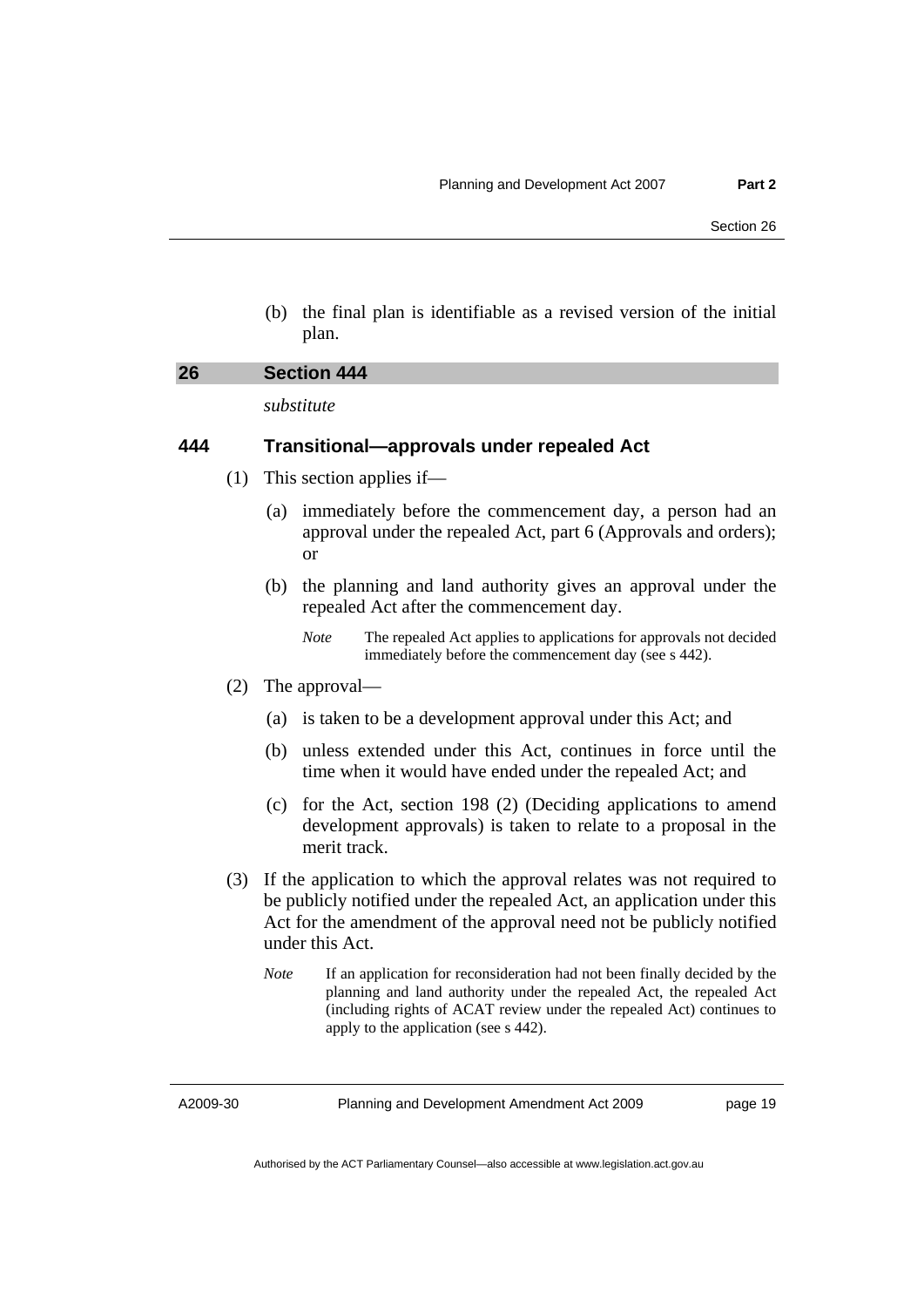## <span id="page-23-0"></span>**444A Commencement of development approvals under repealed Act**

- (1) This section applies to each of the following development approvals unless the development approval commenced before the commencement day:
	- (a) a development approval mentioned in section 442 (Transitional—applications lodged before commencement day);
	- (b) a development approval mentioned in section 442B (Transitional—application for review lodged after commencement day for application lodged before commencement day);
	- (c) a development approval mentioned in section 442C (Transitional—development application lodged on or after commencement day for estate development plan given before commencement day);
	- (d) a development approval mentioned in section 443 (Transitional—applications for review not finally decided);
	- (e) a development approval mentioned in section 444 (Transitional—approvals under repealed Act).
- (2) Despite anything else in this part, the development approval commences, or is taken to have commenced, when the development approval would have commenced under the repealed Act if the repealed Act had not been repealed.

## **27 Transitional—approvals in force with uncommenced extension Section 445 (2) (a)**

*substitute* 

(a) is taken to be a development approval under this Act; and

page 20 Planning and Development Amendment Act 2009

A2009-30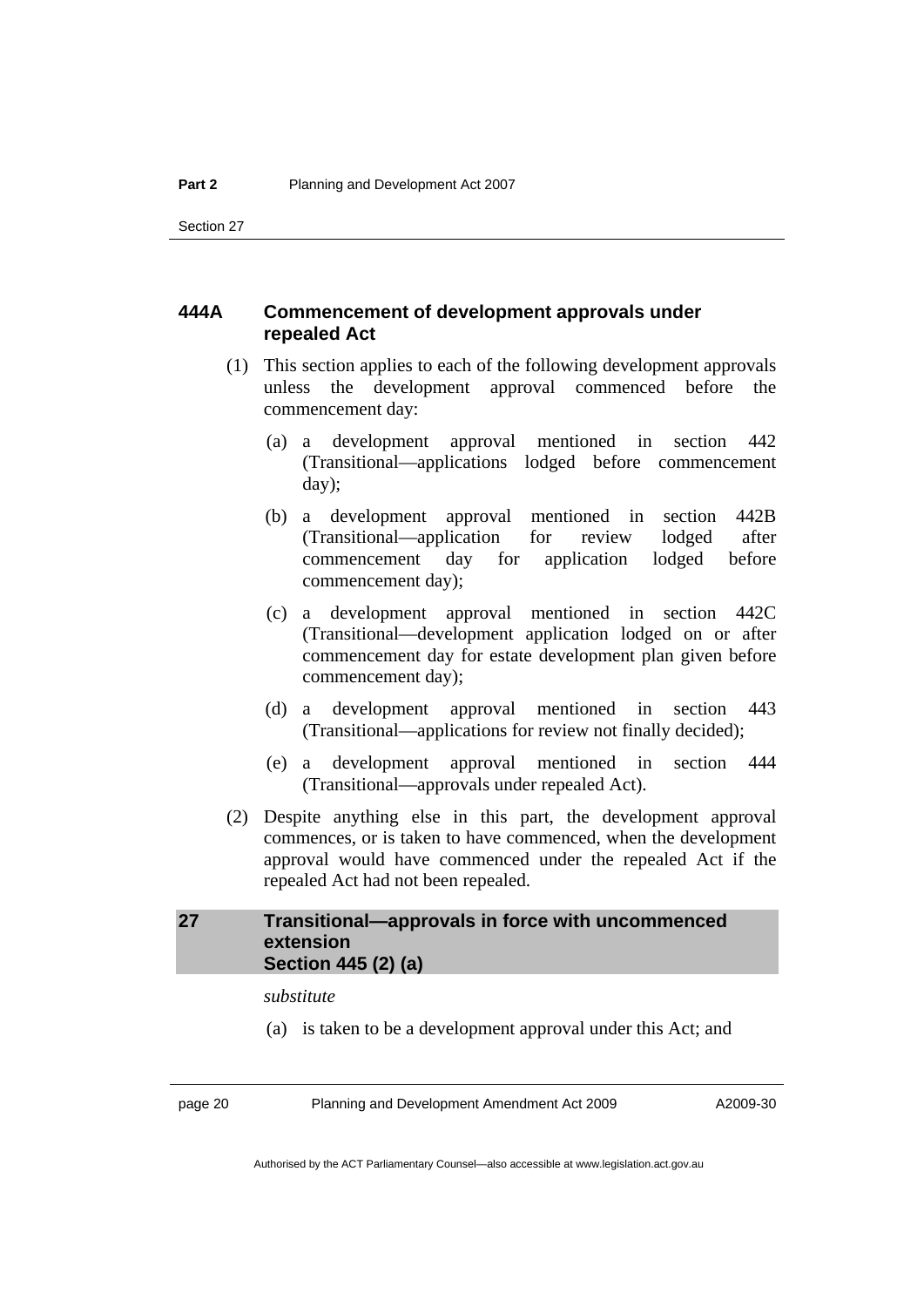#### <span id="page-24-0"></span>**28 Sections 446 and 446A**

*substitute* 

## **446 Power to make lease and development conditions**

- (1) This section applies to land in relation to which—
	- (a) an earlier application has been made and earlier approval given, whether the earlier approval is given before or after the commencement day; or
	- (b) development approval has been given under section 442C.
		- *Note* Under s 442C, if an estate development plan was considered before commencement of this Act, the repealed Act applies to the application for development approval.
- (2) On and after the commencement day, the planning and land authority may make a lease and development condition in relation to the land, or part of the land.
- (3) In this section:

*defined land* means land identified in the old territory plan for the repealed Act, subdivision 2.3.4.

*earlier application* means an application for development approval if the application—

- (a) was made under the repealed Act before the commencement day; and
- (b) relates to land that was defined land when the application was made; and
- (c) is for approval to subdivide land, whether or not it is also for approval of something else.

*earlier approval* means development approval under the repealed Act of an earlier application.

A2009-30

Planning and Development Amendment Act 2009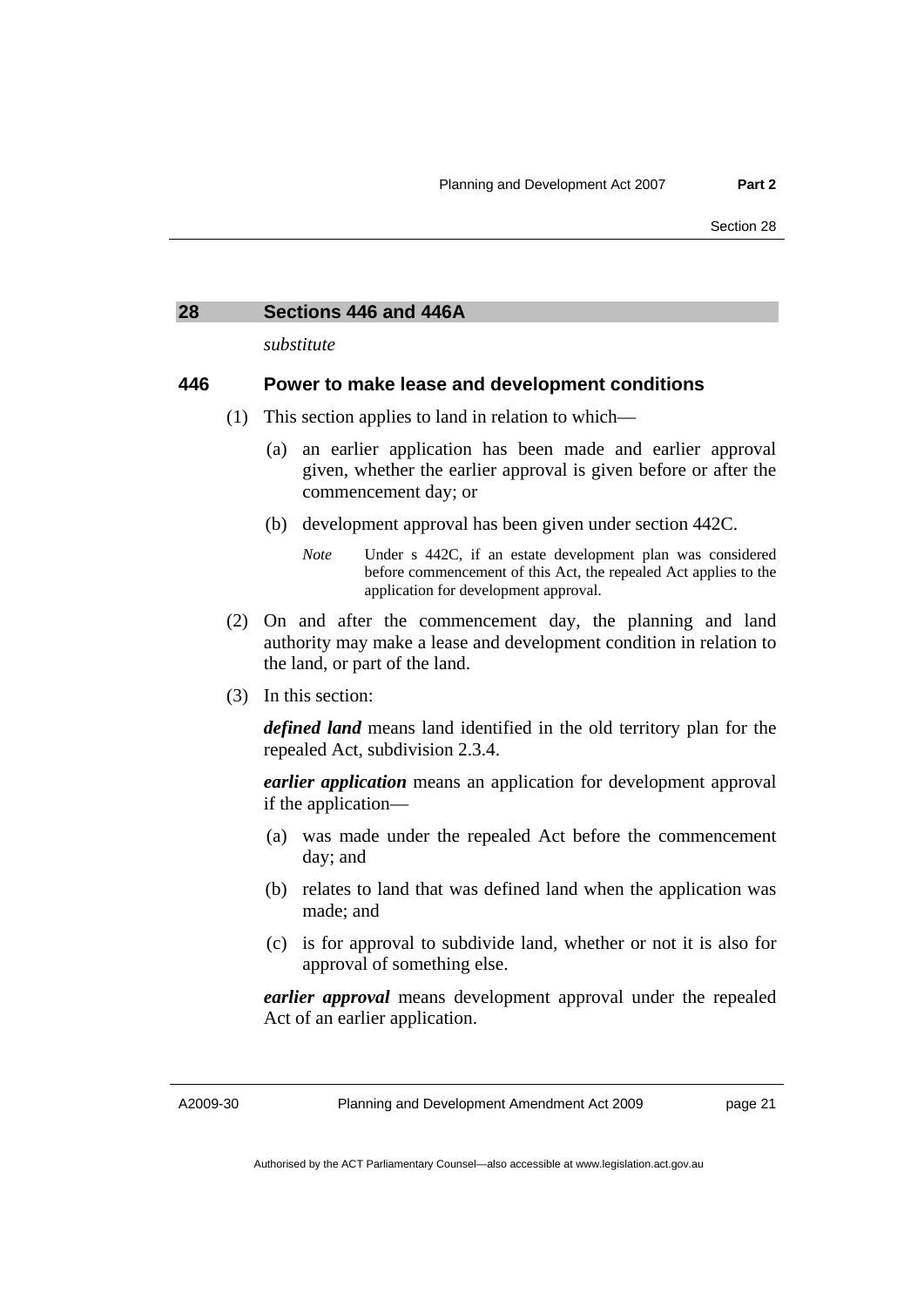*lease and development condition* means a lease and development condition that could have been made under the repealed Act, but for its repeal.

*old territory plan* means the Territory Plan under the repealed Act.

- (4) This section is a provision to which the Legislation Act, section 88 (Repeal does not end effect of transitional laws etc) does not apply.
- (5) This section expires 5 years after the commencement day.

## **446A Transitional—application for development approval if lease and development condition**

- (1) This section applies to a development application if the application is—
	- (a) not in the code track; and
	- (b) for development on land to which—
		- (i) a lease and development condition made under section 446 applies; or
		- (ii) a lease and development condition made under the repealed Act applied immediately before the commencement day.
- (2) The planning and land authority, or Minister, must consider the lease and development condition in making a decision under section 162 (Deciding development applications) in relation to the development application if—
	- (a) the territory plan provides that the condition may vary the plan; and
	- (b) the condition is relevant to assessing the application and granting the approval.
- (3) This section expires 5 years after the commencement day.

page 22 Planning and Development Amendment Act 2009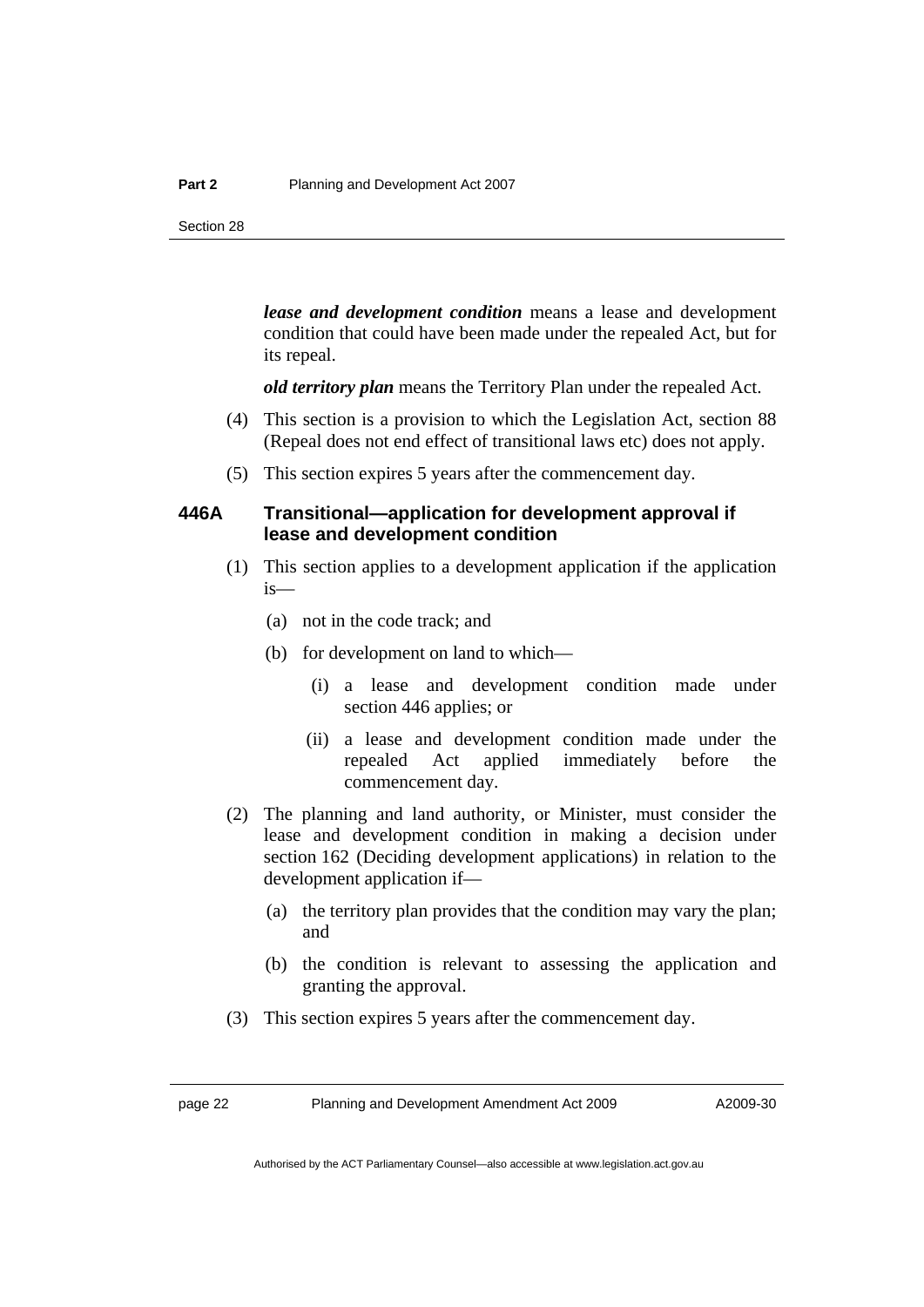## <span id="page-26-0"></span>**29 Transitional—extended meaning of** *development approval***—s 199 Section 447**

*omit* 

## **30 Section 458**

*substitute* 

## **458 Transitional—applications for certain grants before commencement day**

- (1) This section applies if—
	- (a) a person applied for the grant of a lease under the repealed Act, section 161 (Granting of leases), section 163 (Leases to community organisations) or section 164 (Special leases); and
	- (b) the lease was not granted before the commencement day.
- (2) The planning and land authority may grant the lease under—
	- (a) the repealed Act as if the repealed Act had not been repealed; or
	- (b) if the person agrees in writing to a lease under this Act being granted—this Act.
- (3) A lease granted under subsection (2) (a)—
	- (a) may be registered under the *Land Titles Act 1925* as if the repealed Act had not been repealed; and
	- (b) is taken to have been granted under this Act.
- (4) This section expires 5 years after the commencement day.

A2009-30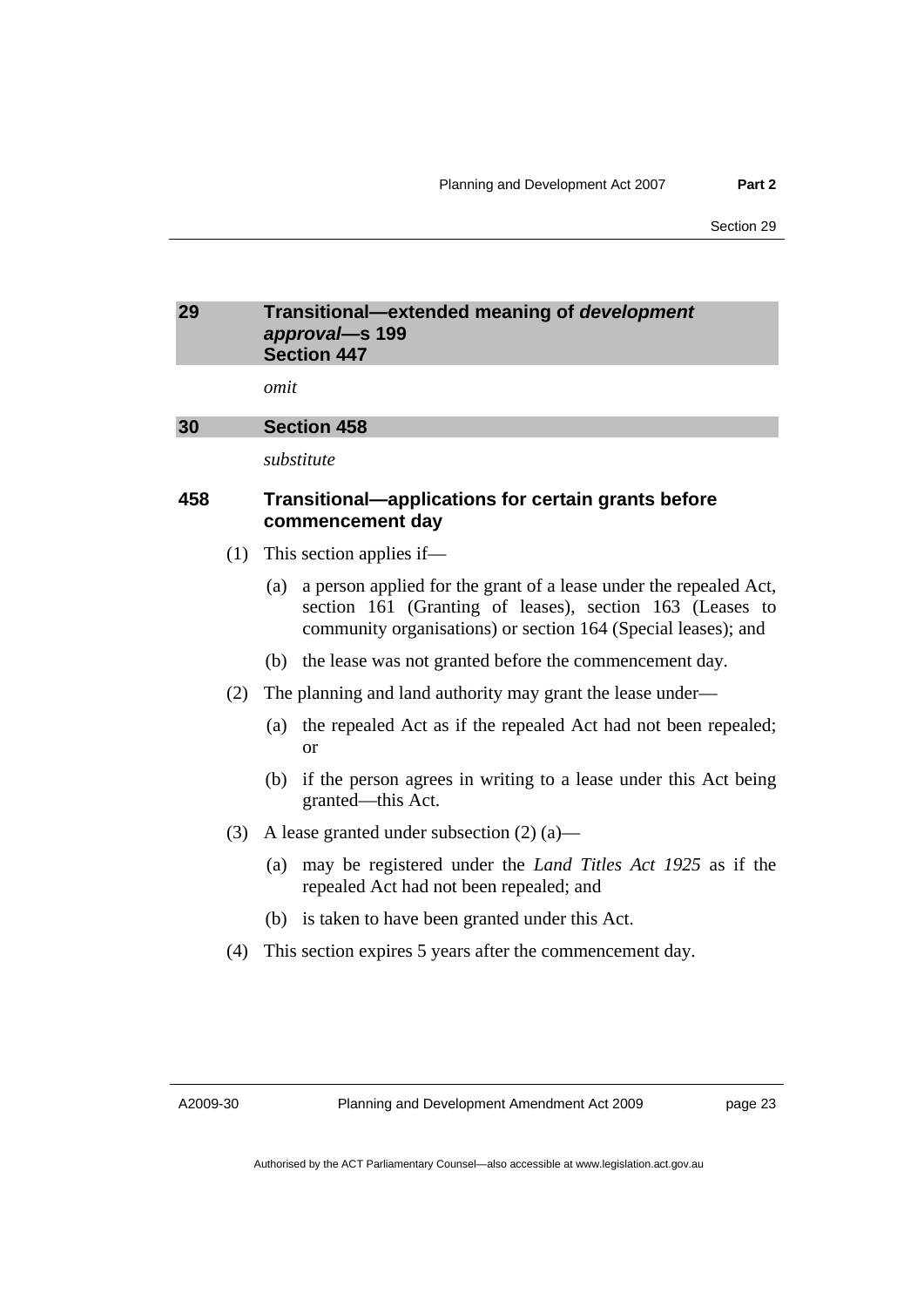#### <span id="page-27-0"></span>**Part 2** Planning and Development Act 2007

Section 31

#### **31 Transitional—applications for certain grants decided after 6 months Section 459**

*omit* 

#### **32 New section 459A**

*insert* 

## **459A Transitional—contracts before commencement day to grant leases**

- (1) This section applies if—
	- (a) by contract made before the commencement day, the land development agency or planning and land authority agreed with someone else (the *third party*) that a lease would be granted under the repealed Act; and
	- (b) the lease was not granted before the commencement day.

#### **Examples—par (a)**

- 1 The conditions of a land auction require a lease to be granted under the repealed Act.
- 2 Under a deed of agreement with a developer for the development of land the planning and land authority agrees that the holding leases for the development, and the individual leases for the developed land, will be granted in the form of a lease under the repealed Act.
- *Note* An example is part of the Act, is not exhaustive and may extend, but does not limit, the meaning of the provision in which it appears (see Legislation Act, s 126 and s 132).
- (2) The planning and land authority may grant a lease under—
	- (a) the repealed Act as if the repealed Act had not been repealed; or
	- (b) if the third party agrees in writing to a lease under this Act being granted—this Act.

page 24 Planning and Development Amendment Act 2009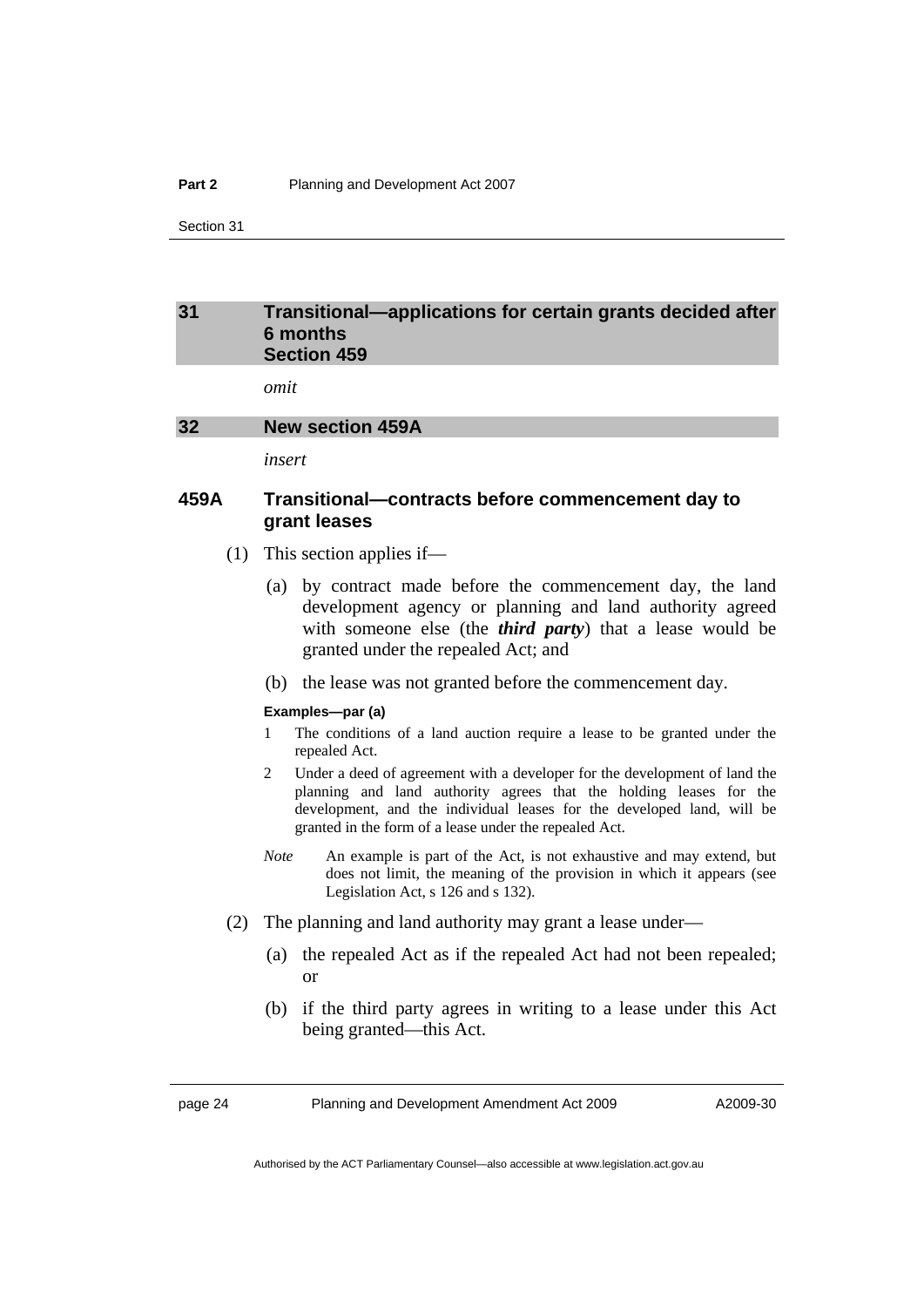- <span id="page-28-0"></span> (3) A lease granted under subsection (2) (a)—
	- (a) may be registered under the *Land Titles Act 1925* as if the repealed Act had not been repealed; and
	- (b) is taken to have been granted under this Act.

## **33 New section 461A**

*insert* 

## **461A Payment for leases to community organisations**

- (1) This section applies if—
	- (a) after the commencement day a person applies for the grant of a lease; and
	- (b) if the application had been made under the repealed Act before its repeal—the planning and land authority could have granted the lease under the repealed Act, section 163 (Leases to community organisations).
- (2) The planning and land authority may grant the lease on payment of an amount worked out under the repealed Act, section 163 (2) as if the repealed Act had not been repealed.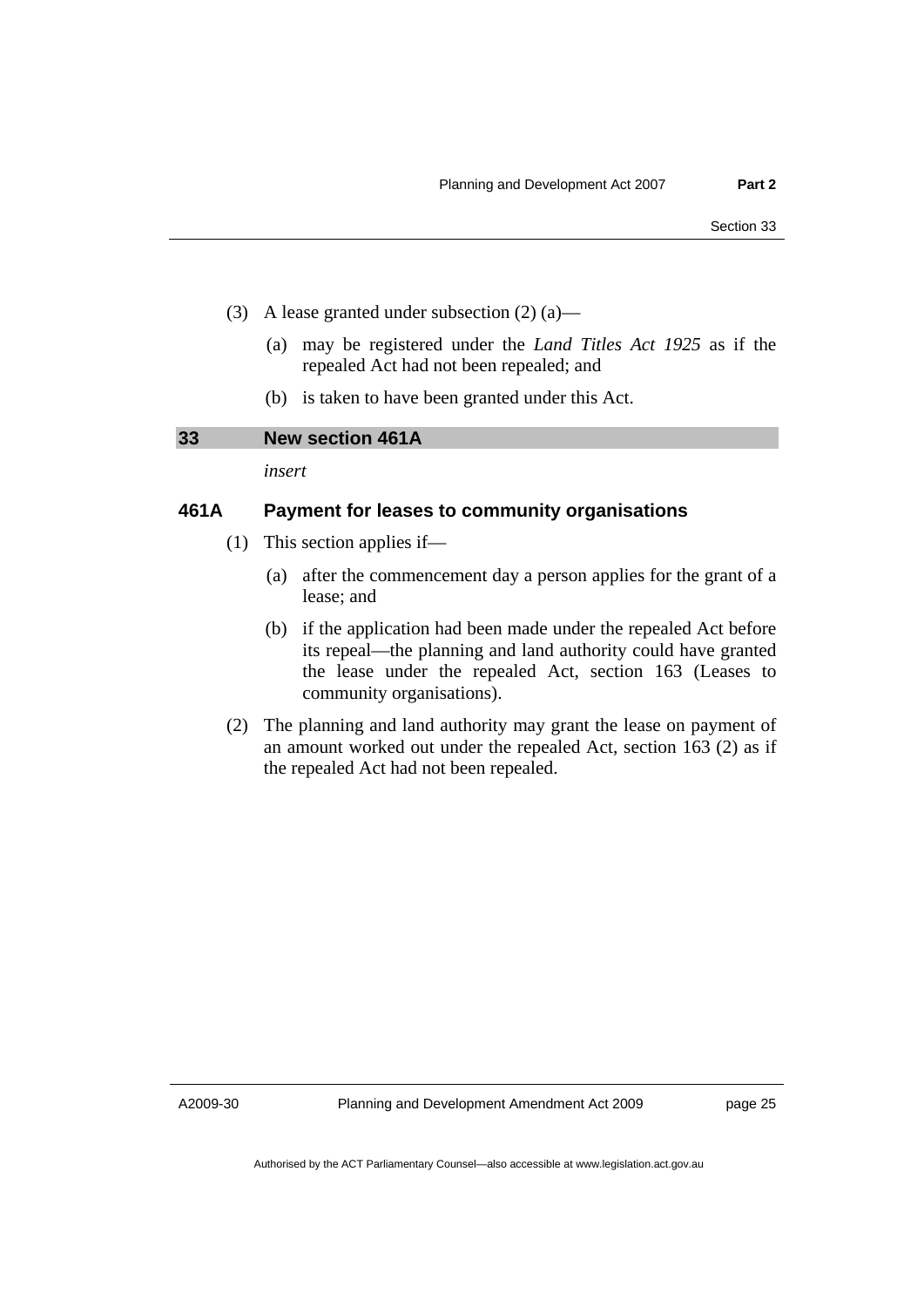## <span id="page-29-0"></span>**Part 3** Planning and Development **Regulation 2008**

| 34 | Legislation amended-pt 3                                       |
|----|----------------------------------------------------------------|
|    | This part amends the Planning and Development Regulation 2008. |
| 35 | Modification of Act, ch 15—Act, s 429<br><b>Section 410</b>    |
|    | omit                                                           |
| 36 | <b>Modification of Act</b><br><b>Schedule 20</b>               |
|    | omit                                                           |
| 37 | Dictionary, definition of period of extension                  |
|    | omit                                                           |

page 26 Planning and Development Amendment Act 2009

A2009-30